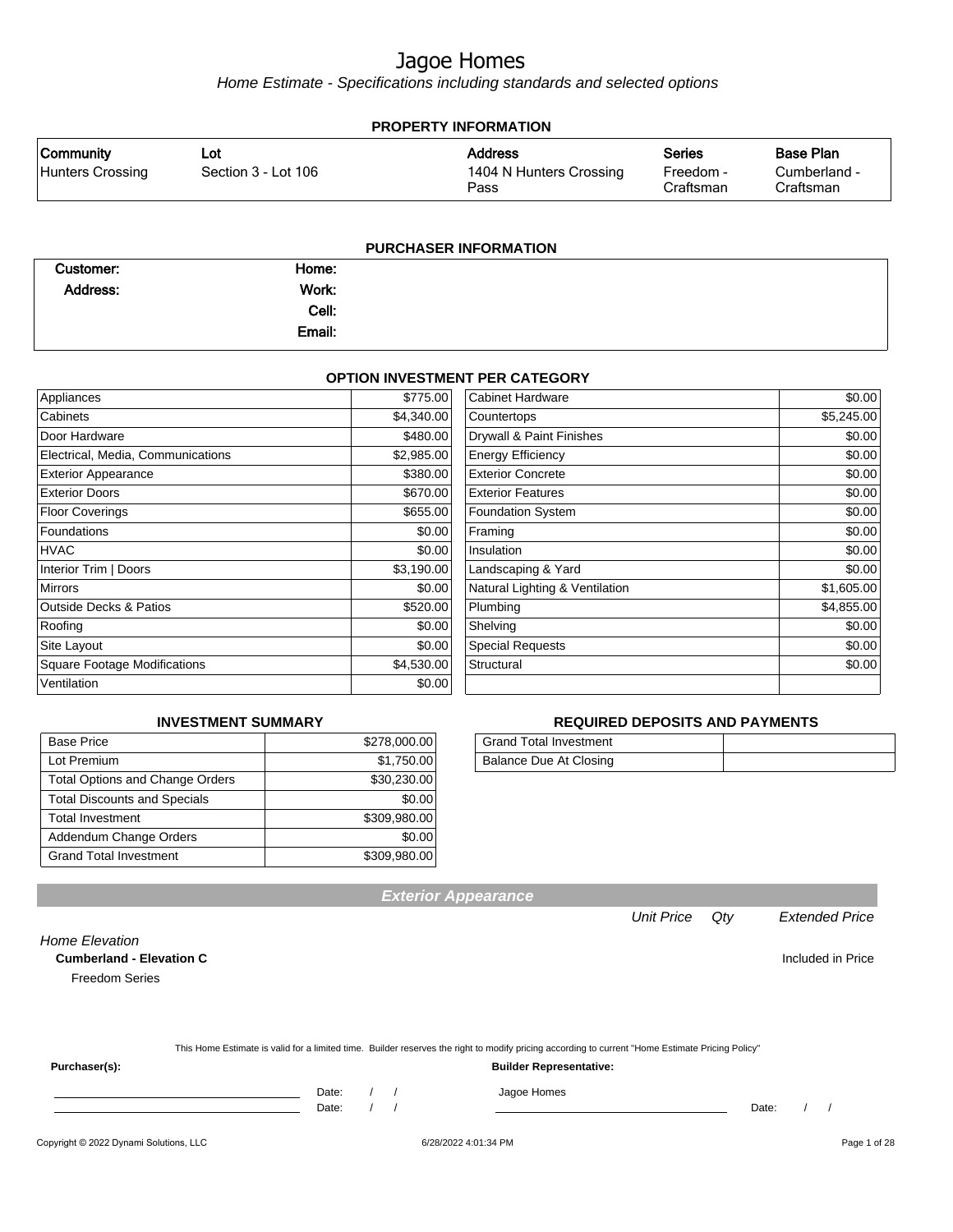|                                                                          |                                                                                                                                                                             | <b>PROPERTY INFORMATION</b>                                                                                                                      |                                         |     |                                               |
|--------------------------------------------------------------------------|-----------------------------------------------------------------------------------------------------------------------------------------------------------------------------|--------------------------------------------------------------------------------------------------------------------------------------------------|-----------------------------------------|-----|-----------------------------------------------|
| Community<br><b>Hunters Crossing</b>                                     | Lot<br>Section 3 - Lot 106                                                                                                                                                  | <b>Address</b><br>1404 N Hunters Crossing<br>Pass                                                                                                | <b>Series</b><br>Freedom -<br>Craftsman |     | <b>Base Plan</b><br>Cumberland -<br>Craftsman |
|                                                                          |                                                                                                                                                                             | <b>Exterior Appearance</b>                                                                                                                       |                                         |     |                                               |
|                                                                          |                                                                                                                                                                             |                                                                                                                                                  | <b>Unit Price</b>                       | Qty | <b>Extended Price</b>                         |
| <b>Home Exterior Brick</b><br><b>Brick Veneer Front - Per Plan</b>       |                                                                                                                                                                             |                                                                                                                                                  |                                         |     | Included in Price                             |
| <b>Brick Color</b>                                                       | Includes brick front of home. See plan for details. Does not include drop brick ledge.                                                                                      |                                                                                                                                                  |                                         |     |                                               |
|                                                                          | Selected Brick Color: Brownstone                                                                                                                                            |                                                                                                                                                  |                                         |     | Included in Price                             |
| <b>Address Stone</b><br><b>Address Stone</b>                             |                                                                                                                                                                             |                                                                                                                                                  |                                         |     | \$380.00                                      |
|                                                                          | Includes one 8"x16" address stone for front of the house. Street Number ONLY will be on the<br>stone. Location of address stone will be predetermined by builder.           |                                                                                                                                                  |                                         |     |                                               |
|                                                                          |                                                                                                                                                                             | <b>Foundation System</b>                                                                                                                         |                                         |     |                                               |
|                                                                          |                                                                                                                                                                             |                                                                                                                                                  | <b>Unit Price</b>                       | Qty | <b>Extended Price</b>                         |
| <b>Foundation System</b><br><b>Insulated Concrete Slab</b>               |                                                                                                                                                                             |                                                                                                                                                  |                                         |     | Included in Price                             |
|                                                                          |                                                                                                                                                                             |                                                                                                                                                  |                                         |     |                                               |
|                                                                          |                                                                                                                                                                             | <b>Energy Efficiency</b>                                                                                                                         | <b>Unit Price</b>                       | Qty | <b>Extended Price</b>                         |
| <b>HERS Rating</b>                                                       |                                                                                                                                                                             |                                                                                                                                                  |                                         |     |                                               |
| HERS Rated Home (Less than 85 Score)                                     |                                                                                                                                                                             |                                                                                                                                                  |                                         |     | Included in Price                             |
|                                                                          | Note - Jagoe Homes receives all applicable rebates for energy efficiency, utilities,<br>manufacturers, etc. Rebates have been reflected as a discount in Base Price of Home |                                                                                                                                                  |                                         |     |                                               |
|                                                                          |                                                                                                                                                                             | <b>Square Footage Modifications</b>                                                                                                              |                                         |     |                                               |
|                                                                          |                                                                                                                                                                             |                                                                                                                                                  | <b>Unit Price</b>                       | Qty | <b>Extended Price</b>                         |
| <b>Square Footage Modifications</b>                                      | <b>Convert Two-Story Foyer to 4th Bedroom</b>                                                                                                                               |                                                                                                                                                  |                                         |     | \$4,530.00                                    |
|                                                                          |                                                                                                                                                                             | <b>Structural</b>                                                                                                                                |                                         |     |                                               |
|                                                                          |                                                                                                                                                                             |                                                                                                                                                  | <b>Unit Price</b>                       | Qty | <b>Extended Price</b>                         |
| Concrete Slab<br>Barrier, Termite Warranty 1 year                        | Concrete Slab 4" thick (avg), 3500 psi, Slab fill 6" minimum, 6 mil polyethylene Vapor                                                                                      |                                                                                                                                                  |                                         |     | Included in Price                             |
| <b>Foundation Block</b><br><b>Foundation Block Size 8"x8"x16"</b>        |                                                                                                                                                                             |                                                                                                                                                  |                                         |     | Included in Price                             |
| <b>Foundation Drain</b><br><b>Foundation Drain - Gravel French Drain</b> |                                                                                                                                                                             |                                                                                                                                                  |                                         |     | Included in Price                             |
|                                                                          |                                                                                                                                                                             | This Home Estimate is valid for a limited time. Builder reserves the right to modify pricing according to current "Home Estimate Pricing Policy" |                                         |     |                                               |
| Purchaser(s):                                                            |                                                                                                                                                                             | <b>Builder Representative:</b>                                                                                                                   |                                         |     |                                               |
|                                                                          | Date:<br>$\overline{\phantom{a}}$<br>Date:                                                                                                                                  | Jagoe Homes                                                                                                                                      |                                         |     | Date:                                         |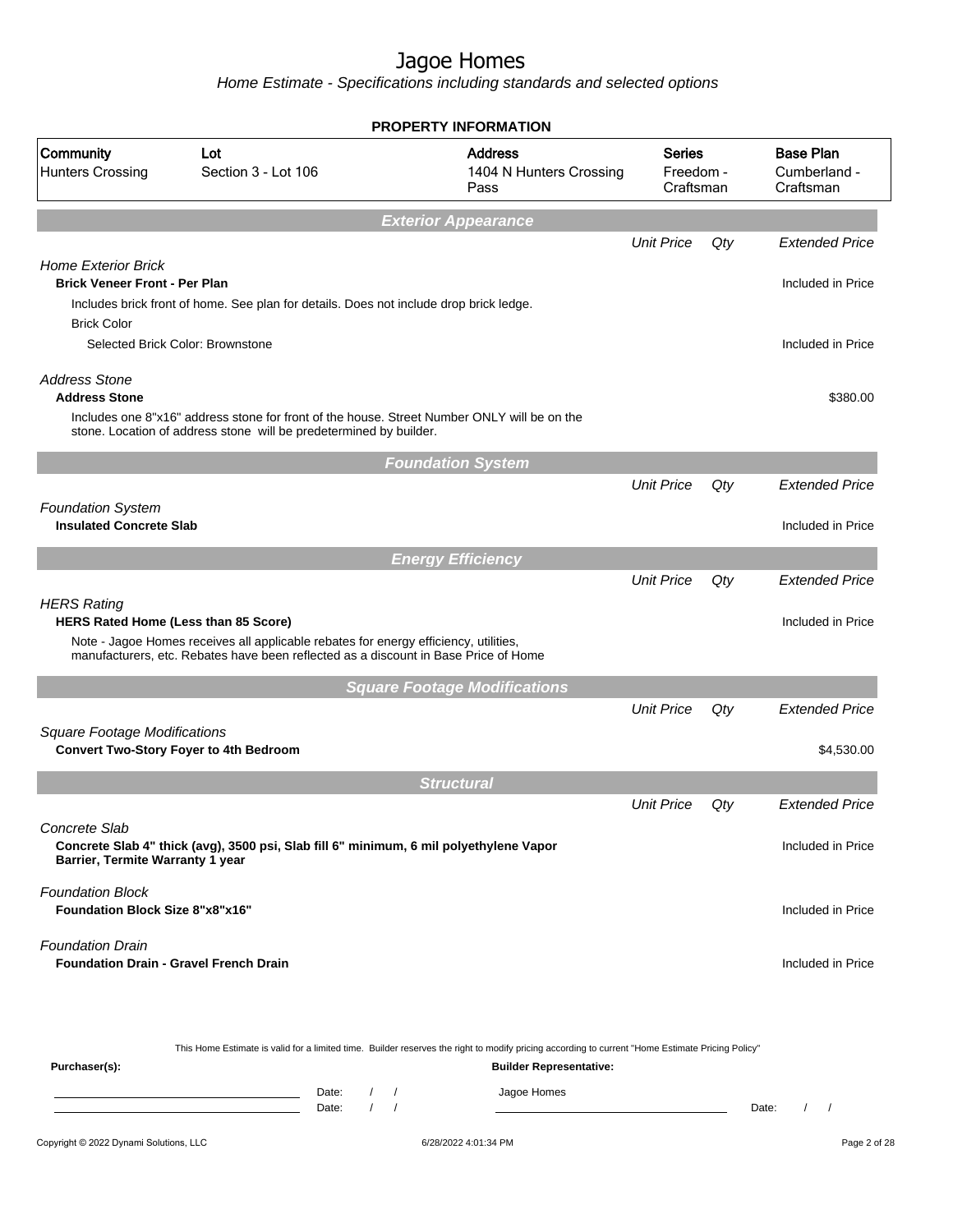| Community<br><b>Hunters Crossing</b>                     | Lot<br>Section 3 - Lot 106                                                                                                                                                             | <b>Address</b><br>1404 N Hunters Crossing<br>Pass | <b>Series</b><br>Freedom -<br>Craftsman |        | <b>Base Plan</b><br>Cumberland -<br>Craftsman |
|----------------------------------------------------------|----------------------------------------------------------------------------------------------------------------------------------------------------------------------------------------|---------------------------------------------------|-----------------------------------------|--------|-----------------------------------------------|
|                                                          |                                                                                                                                                                                        | <b>Outside Decks &amp; Patios</b>                 |                                         |        |                                               |
|                                                          |                                                                                                                                                                                        |                                                   | <b>Unit Price</b>                       | Qty    | <b>Extended Price</b>                         |
| Finish                                                   | Outside Retreat Concrete Patio or Covered Patio<br>12' Wide x 12' Deep Concrete Patio, 3500 psi                                                                                        |                                                   |                                         |        | \$520.00                                      |
| Selected Finish: Broom Finish                            |                                                                                                                                                                                        |                                                   |                                         |        | Included in Price                             |
|                                                          |                                                                                                                                                                                        | <b>Exterior Doors</b>                             |                                         |        |                                               |
|                                                          |                                                                                                                                                                                        |                                                   | <b>Unit Price</b>                       | Qty    | <b>Extended Price</b>                         |
| Front Entry Door                                         | HD Smooth Steel 3/0 Painted Craftsman MHD-217-010-2 w/ 22x17 Clear Glass Insert                                                                                                        |                                                   |                                         |        | Included in Price                             |
|                                                          | Consult with Design Coordinator for Glass Pattern, Door Handle, and Paint Selections.                                                                                                  |                                                   |                                         |        |                                               |
| 16' Craftsman Garage Overhead Door                       | Carriage House Stamped 16x7 Garage Door<br>CHI 5250   Stamped Carriage House Steel   Includes Decorative Hardware                                                                      |                                                   |                                         |        | Included in Price                             |
| Color<br>Selected Color: Desert Tan                      |                                                                                                                                                                                        |                                                   |                                         |        | Included in Price                             |
| Dining Area Patio Door                                   | Vinyl 6/0 Sliding Door w/ NO Grilles, Screen, and 1/0 Transom<br>Vinyl 6/0 Sliding Door w/ NO Grilles, Screen, and 1/0 Transom                                                         |                                                   |                                         |        | \$670.00                                      |
| Color<br>Selected Color: White                           |                                                                                                                                                                                        |                                                   |                                         |        | Included in Price                             |
| Garage-to-Home Door                                      | HD Steel Smooth 2 Panel Square 2/8 x 6/8 Door                                                                                                                                          |                                                   |                                         |        | \$0.00                                        |
| Smooth Finish<br><b>Primed for Paint</b>                 | Interior Door Paint Selection unless otherwise Specified                                                                                                                               |                                                   |                                         |        |                                               |
| Garage Door Opener                                       | <b>Garage Door Opener(s) with 2 Transmitters</b>                                                                                                                                       |                                                   |                                         |        | Included in Price                             |
|                                                          |                                                                                                                                                                                        | <b>Natural Lighting &amp; Ventilation</b>         |                                         |        |                                               |
|                                                          |                                                                                                                                                                                        |                                                   | <b>Unit Price</b>                       | $Q$ ty | <b>Extended Price</b>                         |
| <b>Entire Home Windows</b>                               | Vinyl Low E Single Hung Window w/ GBG & Half Screen                                                                                                                                    |                                                   |                                         |        | Included in Price                             |
| confirm with New Home Consultant.<br><b>Window Color</b> | Vinyl Low E Single Hung Window w/ GBG & Half Screen. Glass is Clear unless otherwise<br>noted. Grilles are between the glass. Grille patterns will differ based on Home Series. Please |                                                   |                                         |        |                                               |
|                                                          | Selected Window Color: White Exterior/White Interior                                                                                                                                   |                                                   |                                         |        | Included in Price                             |
| Purchaser(s):                                            | This Home Estimate is valid for a limited time. Builder reserves the right to modify pricing according to current "Home Estimate Pricing Policy"                                       | <b>Builder Representative:</b>                    |                                         |        |                                               |
|                                                          | Date:<br>$\prime$<br>$\prime$<br>the control of the control of the control of the control of<br>$\prime$<br>$\sqrt{ }$<br>Date:                                                        | Jagoe Homes                                       |                                         |        | Date:<br>$\prime$<br>$\sqrt{2}$               |
| Copyright © 2022 Dynami Solutions, LLC                   |                                                                                                                                                                                        | 6/28/2022 4:01:34 PM                              |                                         |        | Page 3 of 28                                  |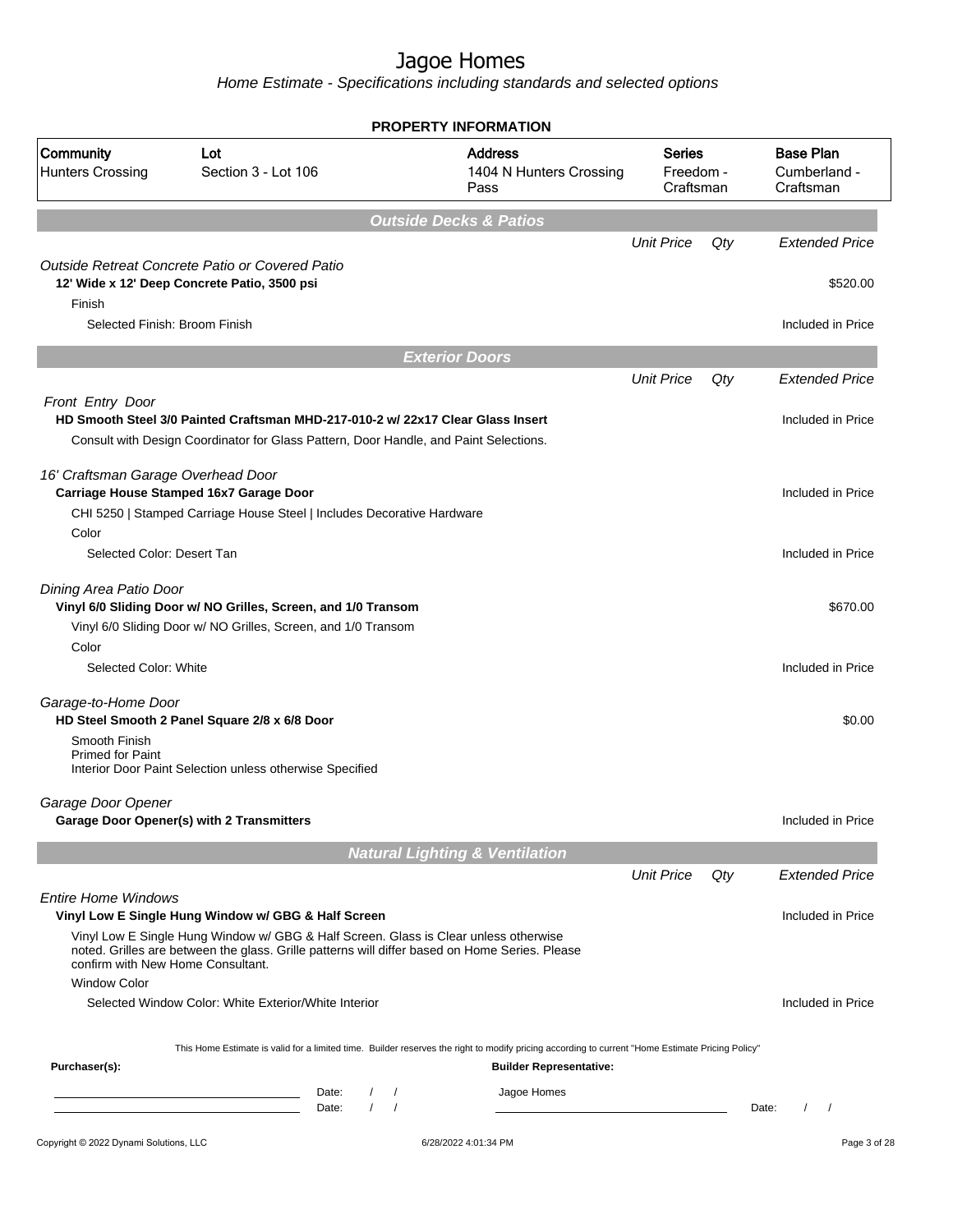Home Estimate - Specifications including standards and selected options

|                                                            |                                                                                                                                                                                                                                                                              | <b>PROPERTY INFORMATION</b>                       |                                  |     |                                               |
|------------------------------------------------------------|------------------------------------------------------------------------------------------------------------------------------------------------------------------------------------------------------------------------------------------------------------------------------|---------------------------------------------------|----------------------------------|-----|-----------------------------------------------|
| Community<br><b>Hunters Crossing</b>                       | Lot<br>Section 3 - Lot 106                                                                                                                                                                                                                                                   | <b>Address</b><br>1404 N Hunters Crossing<br>Pass | Series<br>Freedom -<br>Craftsman |     | <b>Base Plan</b><br>Cumberland -<br>Craftsman |
|                                                            |                                                                                                                                                                                                                                                                              | <b>Natural Lighting &amp; Ventilation</b>         |                                  |     |                                               |
|                                                            |                                                                                                                                                                                                                                                                              |                                                   | <b>Unit Price</b>                | Qty | <b>Extended Price</b>                         |
| <b>Entire Home Additional Windows</b><br><b>Screen</b>     | Additional 4034 (approx 44" W x 73" H) Vinyl Low E Single Hung Window w/ GBG & Half                                                                                                                                                                                          |                                                   |                                  |     | \$545.00                                      |
| (Bonus Room 3)<br><b>Window Color</b>                      | Vinyl Low E Single Hung Window w/ GBG & Half Screen. Grilles are between the glass. Grille<br>patterns will differ based on Home Series. Please confirm with New Home Consultant.<br>Technical Specification: This option is not available for the finished room over garage |                                                   |                                  |     |                                               |
| Selected Window Color: White                               |                                                                                                                                                                                                                                                                              |                                                   |                                  |     | Included in Price                             |
|                                                            | <b>Comments: Family Room</b>                                                                                                                                                                                                                                                 |                                                   |                                  |     |                                               |
| <b>Entire Home Extended Jambs and Casing</b>               | Extended Jambs and Casing (No Window Stool) Package for Windows                                                                                                                                                                                                              |                                                   |                                  |     | Included in Price                             |
|                                                            | Includes extended jambs and casing on all additional windows                                                                                                                                                                                                                 |                                                   |                                  |     |                                               |
|                                                            | <b>Extended Jambs and Casing for Additional Windows</b><br>Extended Jambs and Casing (No Window Stool) Package for Windows                                                                                                                                                   |                                                   |                                  |     | Included in Price                             |
|                                                            | Includes extended jambs and casing on all additional windows                                                                                                                                                                                                                 |                                                   |                                  |     |                                               |
| Entire Home Fixed Window/Transom<br>N/A for use in SHOWER. | Vinyl Fixed Glass Transom 4 Lite ST2020 (Approx 24"W x 23"H) (N/A for SHOWER)<br>Vinyl Fixed Glass 4 Lite Approx 24"W x 23"H Window. Placement predetermined per plan.<br>See New Home Consultant for details.                                                               |                                                   | \$210.00                         | 4   | \$840.00                                      |
|                                                            | Technical Specification: ST2020 (23-3/8" x 22-5/8")                                                                                                                                                                                                                          |                                                   |                                  |     |                                               |
| <b>Glass Pattern</b>                                       |                                                                                                                                                                                                                                                                              |                                                   |                                  |     |                                               |
| Selected Glass Pattern: Clear                              |                                                                                                                                                                                                                                                                              |                                                   |                                  |     | Included in Price                             |
| Comments: 3 - Foyer<br>1 - Laundry                         |                                                                                                                                                                                                                                                                              |                                                   |                                  |     |                                               |
| Owner's Bath Window                                        |                                                                                                                                                                                                                                                                              |                                                   |                                  |     |                                               |
| Window                                                     | Owner's Bath - Vinyl Fixed Glass Transom ST2020 4 Lite Grille(Approx 24"W x 23"H)                                                                                                                                                                                            |                                                   |                                  |     | \$220.00                                      |
|                                                            | Vinyl Fixed Glass 4 Lite Approx 24"W x 23"H Window. Placement predetermined per plan.<br>See New Home Consultant for details.                                                                                                                                                |                                                   |                                  |     |                                               |
|                                                            | Technical Specification: V57ST2020 (23-3/8" x 22-5/8")                                                                                                                                                                                                                       |                                                   |                                  |     |                                               |
| Glass Pattern                                              |                                                                                                                                                                                                                                                                              |                                                   |                                  |     |                                               |
| Selected Glass Pattern: Clear                              |                                                                                                                                                                                                                                                                              |                                                   |                                  |     | Included in Price                             |

This Home Estimate is valid for a limited time. Builder reserves the right to modify pricing according to current "Home Estimate Pricing Policy"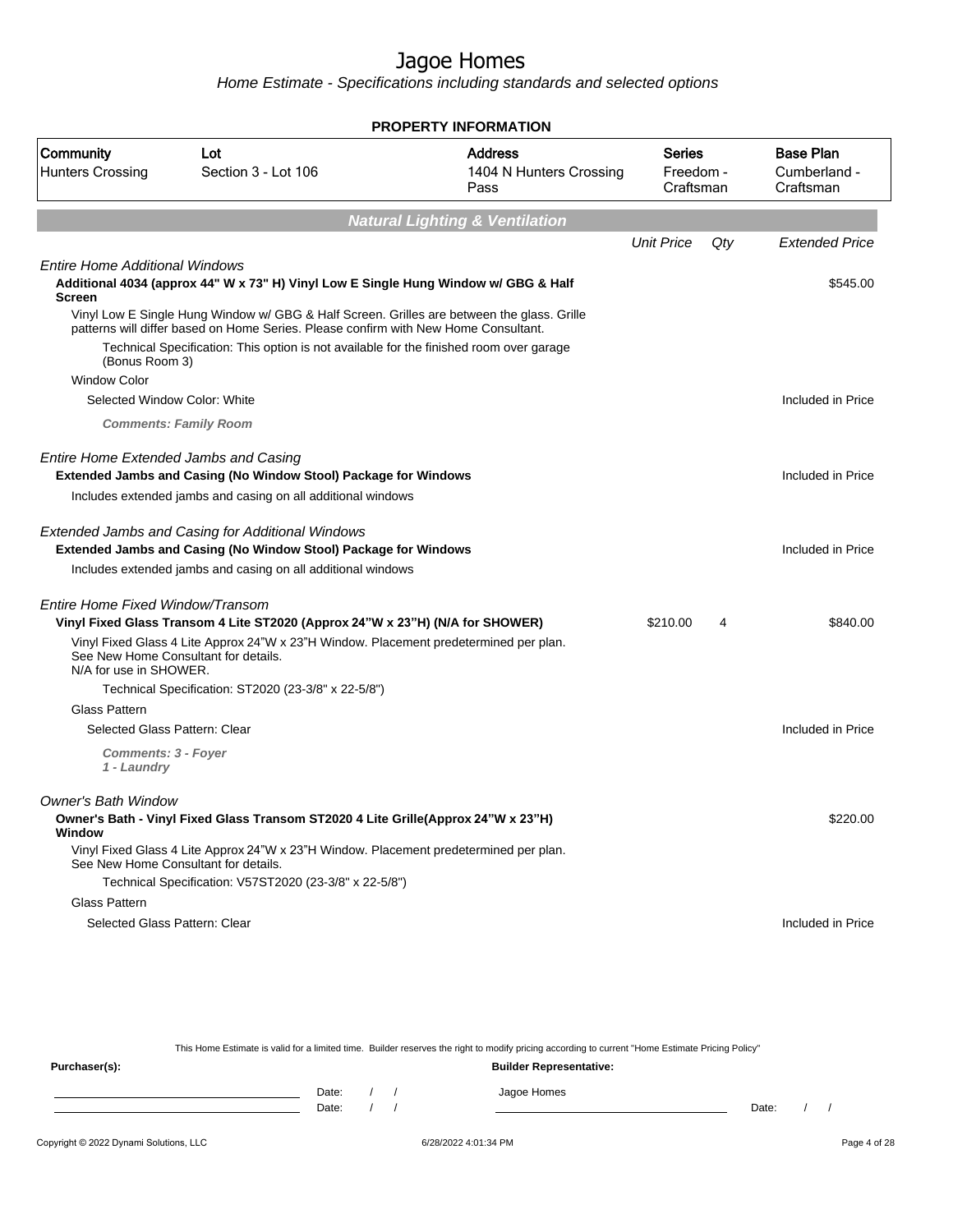Home Estimate - Specifications including standards and selected options

|                                             |                                                                                                                                                                       | <b>PROPERTY INFORMATION</b>                       |                                  |     |                                               |
|---------------------------------------------|-----------------------------------------------------------------------------------------------------------------------------------------------------------------------|---------------------------------------------------|----------------------------------|-----|-----------------------------------------------|
| Community<br><b>Hunters Crossing</b>        | Lot<br>Section 3 - Lot 106                                                                                                                                            | <b>Address</b><br>1404 N Hunters Crossing<br>Pass | Series<br>Freedom -<br>Craftsman |     | <b>Base Plan</b><br>Cumberland -<br>Craftsman |
|                                             |                                                                                                                                                                       | <b>Exterior Concrete</b>                          |                                  |     |                                               |
|                                             |                                                                                                                                                                       |                                                   | <b>Unit Price</b>                | Qty | <b>Extended Price</b>                         |
| <b>Exterior Concrete Driveway</b><br>Finish | Driveway/Parking Double Garage: 16' 3" wide, 3500 psi                                                                                                                 |                                                   |                                  |     | Included in Price                             |
| Selected Finish: Broom Finish               |                                                                                                                                                                       |                                                   |                                  |     | Included in Price                             |
| Exterior Concrete - Front Porch & Sidewalk  | Exterior Concrete - Front Porch & Sidewalk, 3500 psi                                                                                                                  |                                                   |                                  |     | Included in Price                             |
| Finish<br>Selected Finish: Broom Finish     |                                                                                                                                                                       |                                                   |                                  |     | Included in Price                             |
|                                             |                                                                                                                                                                       |                                                   |                                  |     |                                               |
| <b>Exterior Concrete - City Sidewalk</b>    | Exterior Concrete - City Sidewalk, 3500 psi, Broom Finish                                                                                                             |                                                   |                                  |     | Included in Price                             |
|                                             |                                                                                                                                                                       | <b>Exterior Features</b>                          |                                  |     |                                               |
|                                             |                                                                                                                                                                       |                                                   | <b>Unit Price</b>                | Qty | <b>Extended Price</b>                         |
| <b>Exterior Siding</b>                      | Exterior Portfolio - Double 4" Vinyl Siding                                                                                                                           |                                                   |                                  |     | Included in Price                             |
| Color                                       |                                                                                                                                                                       |                                                   |                                  |     |                                               |
| Selected Color: Country Beige               |                                                                                                                                                                       |                                                   |                                  |     | Included in Price                             |
| Exterior Bracket/Corbel                     |                                                                                                                                                                       |                                                   |                                  |     |                                               |
| Exterior Bracket(s), Corbel(s) Painted      |                                                                                                                                                                       |                                                   |                                  |     | Included in Price                             |
| Color                                       |                                                                                                                                                                       |                                                   |                                  |     |                                               |
|                                             | Selected Color: SW7568 Neutral Ground (Pearl Coordinate)                                                                                                              |                                                   |                                  |     | Included in Price                             |
| <b>Exterior Decorative Siding</b>           |                                                                                                                                                                       |                                                   |                                  |     |                                               |
| <b>Exterior Portfolio Perfection Shake</b>  |                                                                                                                                                                       |                                                   |                                  |     | Included in Price                             |
| Color                                       | Perfection shingles have a more finished appearance than a hand-split shake. They are<br>patterned from #1 Red Cedar and offer a cleaner and more uniform appearance. |                                                   |                                  |     |                                               |
| Selected Color: Clay                        |                                                                                                                                                                       |                                                   |                                  |     | Included in Price                             |
| <b>Exterior Special Trim Areas</b>          |                                                                                                                                                                       |                                                   |                                  |     |                                               |
| color selected.                             | Aluminum Wrapped Trim: Window Trim, Beams, Rake/Fascia, etc. Color will match Soffit                                                                                  |                                                   |                                  |     | Included in Price                             |
|                                             | See plan for details. Color will match Soffit Color Selected.                                                                                                         |                                                   |                                  |     |                                               |

This Home Estimate is valid for a limited time. Builder reserves the right to modify pricing according to current "Home Estimate Pricing Policy"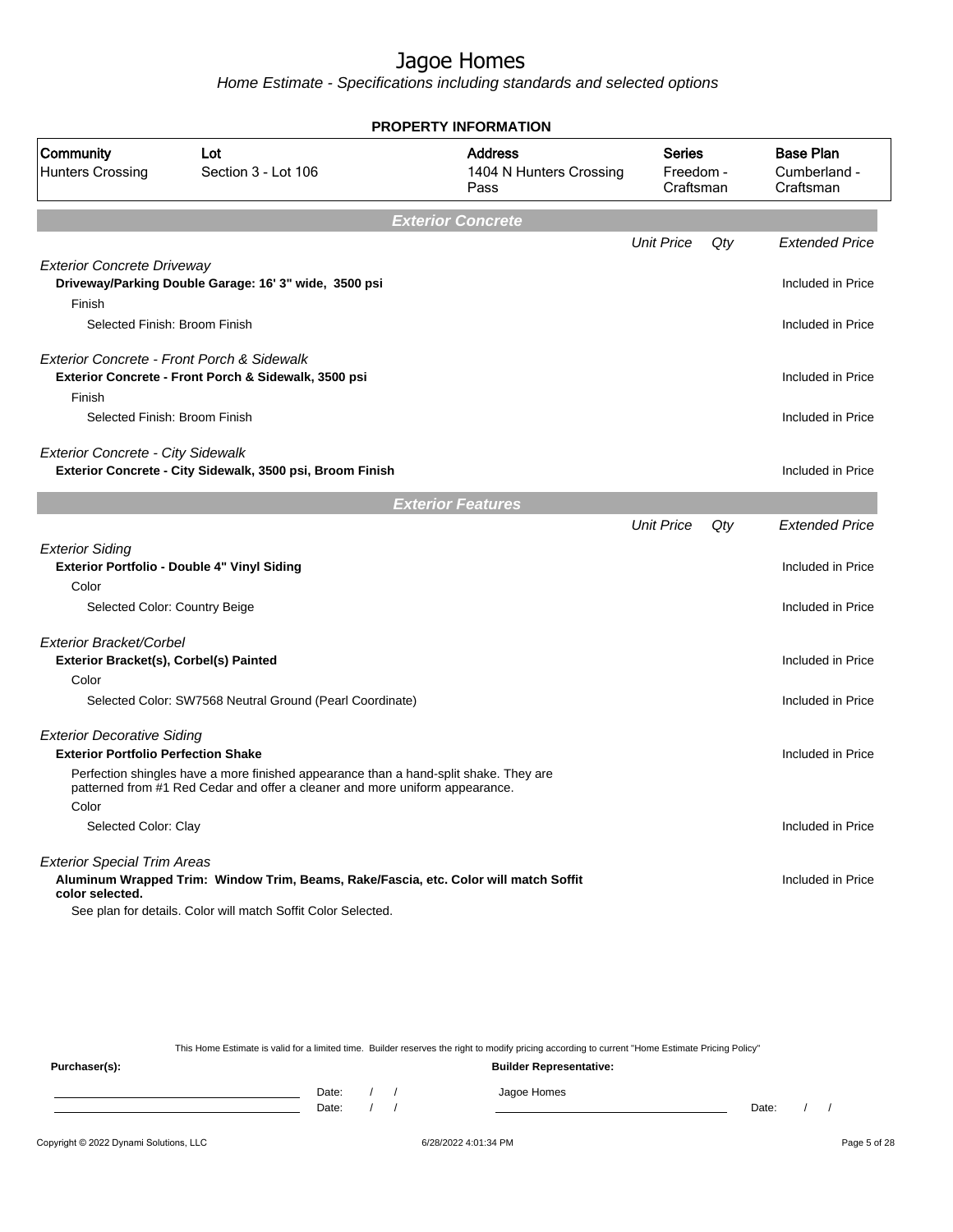Home Estimate - Specifications including standards and selected options

|                                                                            |                                                                                                         | <b>PROPERTY INFORMATION</b>                       |                                         |     |                                               |
|----------------------------------------------------------------------------|---------------------------------------------------------------------------------------------------------|---------------------------------------------------|-----------------------------------------|-----|-----------------------------------------------|
| Community<br><b>Hunters Crossing</b>                                       | Lot<br>Section 3 - Lot 106                                                                              | <b>Address</b><br>1404 N Hunters Crossing<br>Pass | <b>Series</b><br>Freedom -<br>Craftsman |     | <b>Base Plan</b><br>Cumberland -<br>Craftsman |
|                                                                            |                                                                                                         | <b>Exterior Features</b>                          |                                         |     |                                               |
| <b>Exterior Vinyl Corner Trim(s)</b>                                       |                                                                                                         |                                                   | <b>Unit Price</b>                       | Qty | <b>Extended Price</b>                         |
| <b>Vinyl Corner Trim(s)</b><br>Color                                       |                                                                                                         |                                                   |                                         |     | Included in Price                             |
| Selected Color: Pearl                                                      |                                                                                                         |                                                   |                                         |     | Included in Price                             |
| Fascia<br><b>Fascia Aluminum</b><br>Color will match Soffit Color Selected |                                                                                                         |                                                   |                                         |     | Included in Price                             |
| Soffit<br><b>Soffit - Continuous Perforated Vinyl</b>                      |                                                                                                         |                                                   |                                         |     | Included in Price                             |
| Color<br>Selected Color: Pearl                                             |                                                                                                         |                                                   |                                         |     | Included in Price                             |
| Gutter<br>Gutters Aluminum 5" (.027 gauge)<br>Color                        |                                                                                                         |                                                   |                                         |     | Included in Price                             |
| Selected Color: Pearl                                                      |                                                                                                         |                                                   |                                         |     | Included in Price                             |
| Downspout                                                                  | Downspouts Aluminum 3" x 2" (.027 gauge)                                                                |                                                   |                                         |     | Included in Price                             |
| Splash Block<br>Splash Blocks 24" precast concrete                         |                                                                                                         |                                                   |                                         |     | Included in Price                             |
| <b>Front Porch Post</b>                                                    | Front Porch Column(s) Size & Type per plan, Painted<br>Placement predetermined. Check plan for details. |                                                   |                                         |     | Included in Price                             |
| Color                                                                      | Selected Color: SW7568 Neutral Ground                                                                   |                                                   |                                         |     | Included in Price                             |
| Flashing<br><b>Flashing see Plan Detail</b>                                |                                                                                                         |                                                   |                                         |     | Included in Price                             |
| <b>Exterior Mailbox</b><br>Mail Box Rural Route Box w/ treated post        |                                                                                                         |                                                   |                                         |     | Included in Price                             |

This Home Estimate is valid for a limited time. Builder reserves the right to modify pricing according to current "Home Estimate Pricing Policy"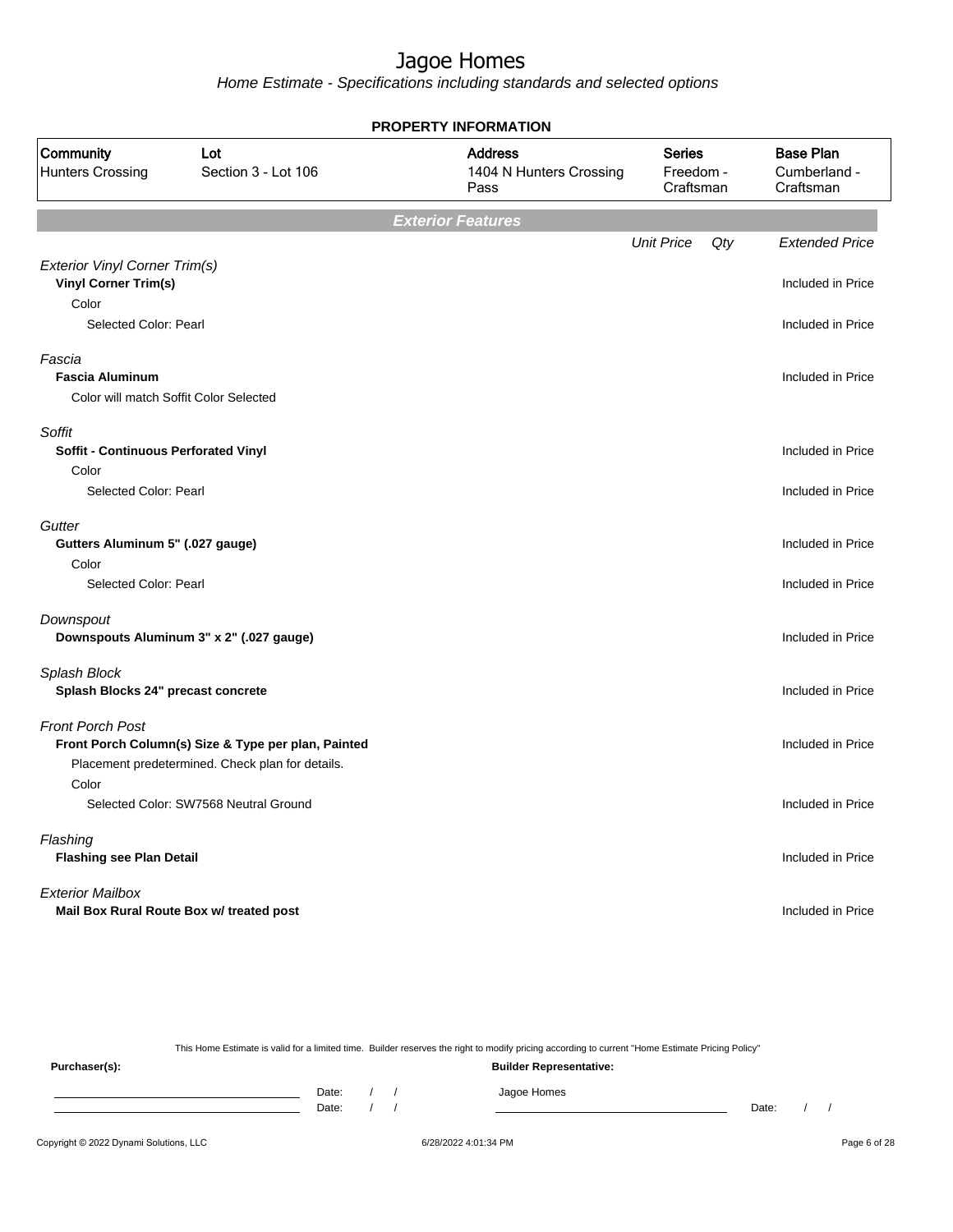|                                                                             |                                                                                                                                                                            | <b>PROPERTY INFORMATION</b>                                                                                                                                                        |                                         |     |                                               |  |
|-----------------------------------------------------------------------------|----------------------------------------------------------------------------------------------------------------------------------------------------------------------------|------------------------------------------------------------------------------------------------------------------------------------------------------------------------------------|-----------------------------------------|-----|-----------------------------------------------|--|
| Community<br><b>Hunters Crossing</b>                                        | Lot<br>Section 3 - Lot 106                                                                                                                                                 | <b>Address</b><br>1404 N Hunters Crossing<br>Pass                                                                                                                                  | <b>Series</b><br>Freedom -<br>Craftsman |     | <b>Base Plan</b><br>Cumberland -<br>Craftsman |  |
|                                                                             |                                                                                                                                                                            | <b>Roofing</b>                                                                                                                                                                     |                                         |     |                                               |  |
|                                                                             |                                                                                                                                                                            |                                                                                                                                                                                    | <b>Unit Price</b>                       | Qty | <b>Extended Price</b>                         |  |
| Roof Felt                                                                   | Synthetic Underlayment or Felt, Aluminum Drip Edge                                                                                                                         |                                                                                                                                                                                    |                                         |     | Included in Price                             |  |
| <b>Roof Shingles</b><br>30 Year GAF Dimensional Roof Shingles               |                                                                                                                                                                            |                                                                                                                                                                                    |                                         |     | Included in Price                             |  |
| <b>Roofing Color</b>                                                        | Selected Roofing Color: Barkwood                                                                                                                                           |                                                                                                                                                                                    |                                         |     | Included in Price                             |  |
| Roof Valley Material<br>Ice and Water Shield or Equivalent                  |                                                                                                                                                                            |                                                                                                                                                                                    |                                         |     | Included in Price                             |  |
| Roof Flashing<br>Roof Flashing- required by design                          |                                                                                                                                                                            |                                                                                                                                                                                    |                                         |     | Included in Price                             |  |
|                                                                             |                                                                                                                                                                            | <b>Insulation</b>                                                                                                                                                                  |                                         |     |                                               |  |
|                                                                             |                                                                                                                                                                            |                                                                                                                                                                                    | <b>Unit Price</b>                       | Qty | <b>Extended Price</b>                         |  |
| <b>Entire Home Foundation Insulation</b>                                    | Foundation Perimeter 1"x24" Styrofoam R5.0                                                                                                                                 |                                                                                                                                                                                    |                                         |     | Included in Price                             |  |
| Living Area Wall Insulation                                                 | Living Area Walls R15 Fiberglass Blown-In &/or Batt Wall System                                                                                                            |                                                                                                                                                                                    |                                         |     | Included in Price                             |  |
| Living Area Ceiling Insulation                                              | Living Area Flat Ceiling R38 (Average) Blown-In Fiberglass                                                                                                                 |                                                                                                                                                                                    |                                         |     | Included in Price                             |  |
|                                                                             |                                                                                                                                                                            | <b>Drywall &amp; Paint Finishes</b>                                                                                                                                                |                                         |     |                                               |  |
|                                                                             |                                                                                                                                                                            |                                                                                                                                                                                    | <b>Unit Price</b>                       | Qty | <b>Extended Price</b>                         |  |
| Interior Home Wall Finish                                                   | 1/2" Drywall   Finished, Primed, & Painted Smooth                                                                                                                          |                                                                                                                                                                                    |                                         |     | Included in Price                             |  |
| <b>Interior Home Ceiling Finish</b><br><b>Drywall   Textured Throughout</b> | 1/2in Structural or 5/8in Drywall   Stomped Texture   White                                                                                                                |                                                                                                                                                                                    |                                         |     | Included in Price                             |  |
| Garage Drywall and Finish Application                                       | Two Car Garage   Drywall, Prime, & Paint                                                                                                                                   |                                                                                                                                                                                    |                                         |     | Included in Price                             |  |
|                                                                             | Entire Home Paint Color used unless otherwise specified under Additional Paint Color                                                                                       |                                                                                                                                                                                    |                                         |     |                                               |  |
| <b>Mechanical Storage</b><br><b>Unfinished Drywall</b>                      |                                                                                                                                                                            |                                                                                                                                                                                    |                                         |     | Included in Price                             |  |
| Purchaser(s):                                                               |                                                                                                                                                                            | This Home Estimate is valid for a limited time. Builder reserves the right to modify pricing according to current "Home Estimate Pricing Policy"<br><b>Builder Representative:</b> |                                         |     |                                               |  |
|                                                                             | Date:<br>$\sqrt{2}$<br>$\prime$<br><u> 1989 - Johann Barn, amerikansk politiker (</u><br>$\sqrt{ }$<br>$\sqrt{ }$<br>the control of the control of the control of<br>Date: | Jagoe Homes                                                                                                                                                                        |                                         |     | Date:<br>$\left  \right $                     |  |
| Copyright © 2022 Dynami Solutions, LLC                                      |                                                                                                                                                                            | 6/28/2022 4:01:34 PM                                                                                                                                                               |                                         |     | Page 7 of 28                                  |  |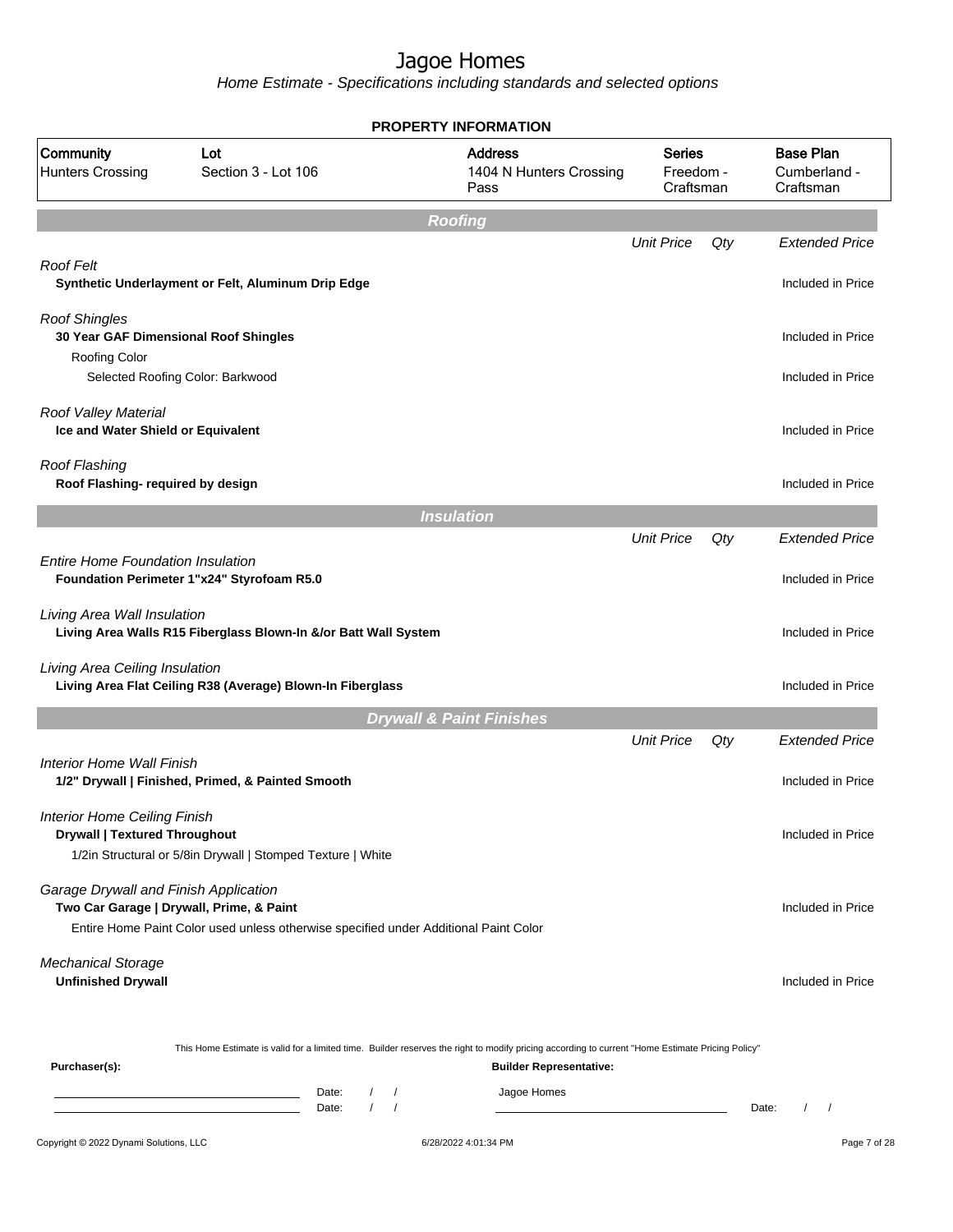Home Estimate - Specifications including standards and selected options

|                                               |                                                                                             | <b>PROPERTY INFORMATION</b>                       |                                  |     |                                               |
|-----------------------------------------------|---------------------------------------------------------------------------------------------|---------------------------------------------------|----------------------------------|-----|-----------------------------------------------|
| Community<br><b>Hunters Crossing</b>          | Lot<br>Section 3 - Lot 106                                                                  | <b>Address</b><br>1404 N Hunters Crossing<br>Pass | Series<br>Freedom -<br>Craftsman |     | <b>Base Plan</b><br>Cumberland -<br>Craftsman |
|                                               |                                                                                             | <b>Drywall &amp; Paint Finishes</b>               |                                  |     |                                               |
|                                               |                                                                                             |                                                   | <b>Unit Price</b>                | Qty | <b>Extended Price</b>                         |
| <b>Interior Wall Surfaces Paint</b>           |                                                                                             |                                                   |                                  |     |                                               |
| <b>Sherwin Williams Duration Latex   Flat</b> |                                                                                             |                                                   |                                  |     | Included in Price                             |
| Color                                         |                                                                                             |                                                   |                                  |     |                                               |
|                                               | Selected Color: SW7043 Worldly Gray                                                         |                                                   |                                  |     | Included in Price                             |
| Sheen                                         |                                                                                             |                                                   |                                  |     |                                               |
| Selected Sheen: Flat                          |                                                                                             |                                                   |                                  |     | Included in Price                             |
|                                               |                                                                                             |                                                   |                                  |     |                                               |
| <b>Interior Trim &amp; Door Paint</b>         | Trim & Door   Sherwin Williams ProClassic Waterborne Acrylic   Semi-Gloss                   |                                                   |                                  |     | Included in Price                             |
| Color                                         |                                                                                             |                                                   |                                  |     |                                               |
|                                               | Selected Color: SW7006 Extra White                                                          |                                                   |                                  |     | Included in Price                             |
|                                               |                                                                                             |                                                   |                                  |     |                                               |
| <b>Exterior Door Paint</b>                    |                                                                                             |                                                   |                                  |     |                                               |
| <b>Exterior Door Color   Latex</b>            |                                                                                             |                                                   |                                  |     | Included in Price                             |
| painted Interior Trim Color.                  | Paint color for all HINGED Exterior Doors, Including Front Door. Interior of door will be   |                                                   |                                  |     |                                               |
|                                               | Color Requests outside of Available Personal Options will be subject to approval.           |                                                   |                                  |     |                                               |
| Color                                         |                                                                                             |                                                   |                                  |     |                                               |
|                                               | Selected Color: SW7568 Neutral Ground                                                       |                                                   |                                  |     | Included in Price                             |
|                                               |                                                                                             |                                                   |                                  |     |                                               |
|                                               |                                                                                             | <b>Interior Trim   Doors</b>                      |                                  |     |                                               |
|                                               |                                                                                             |                                                   | <b>Unit Price</b>                | Qty | <b>Extended Price</b>                         |
| <b>Entire Home Interior Doors</b>             |                                                                                             |                                                   |                                  |     |                                               |
| Smooth Finish                                 | Interior Door Units, Hollow Core, 6/8 Tall, 2 Panel Square, Smooth                          |                                                   |                                  |     | \$0.00                                        |
| <b>Primed for Paint</b>                       |                                                                                             |                                                   |                                  |     |                                               |
|                                               |                                                                                             |                                                   |                                  |     |                                               |
|                                               | Entire Home Craftsman Style Trim Package                                                    |                                                   |                                  |     |                                               |
| Baseboard 4 1/4"                              | Craftsman Interior Flat Door Casing 3 1/2", Interior Flat Window Trim 3 1/2", Interior Flat |                                                   |                                  |     | \$660.00                                      |
|                                               | Door & Window Casing: 3 1/2" 1015M   Base: 4 1/4"                                           |                                                   |                                  |     |                                               |
|                                               | Base installed in Finished Living Areas Only                                                |                                                   |                                  |     |                                               |
|                                               |                                                                                             |                                                   |                                  |     |                                               |

This Home Estimate is valid for a limited time. Builder reserves the right to modify pricing according to current "Home Estimate Pricing Policy"

**Purchaser(s): Builder Representative:** Date: / / Jagoe Homes<br>Date: / / Jagoe Homes Date: / / Date: / /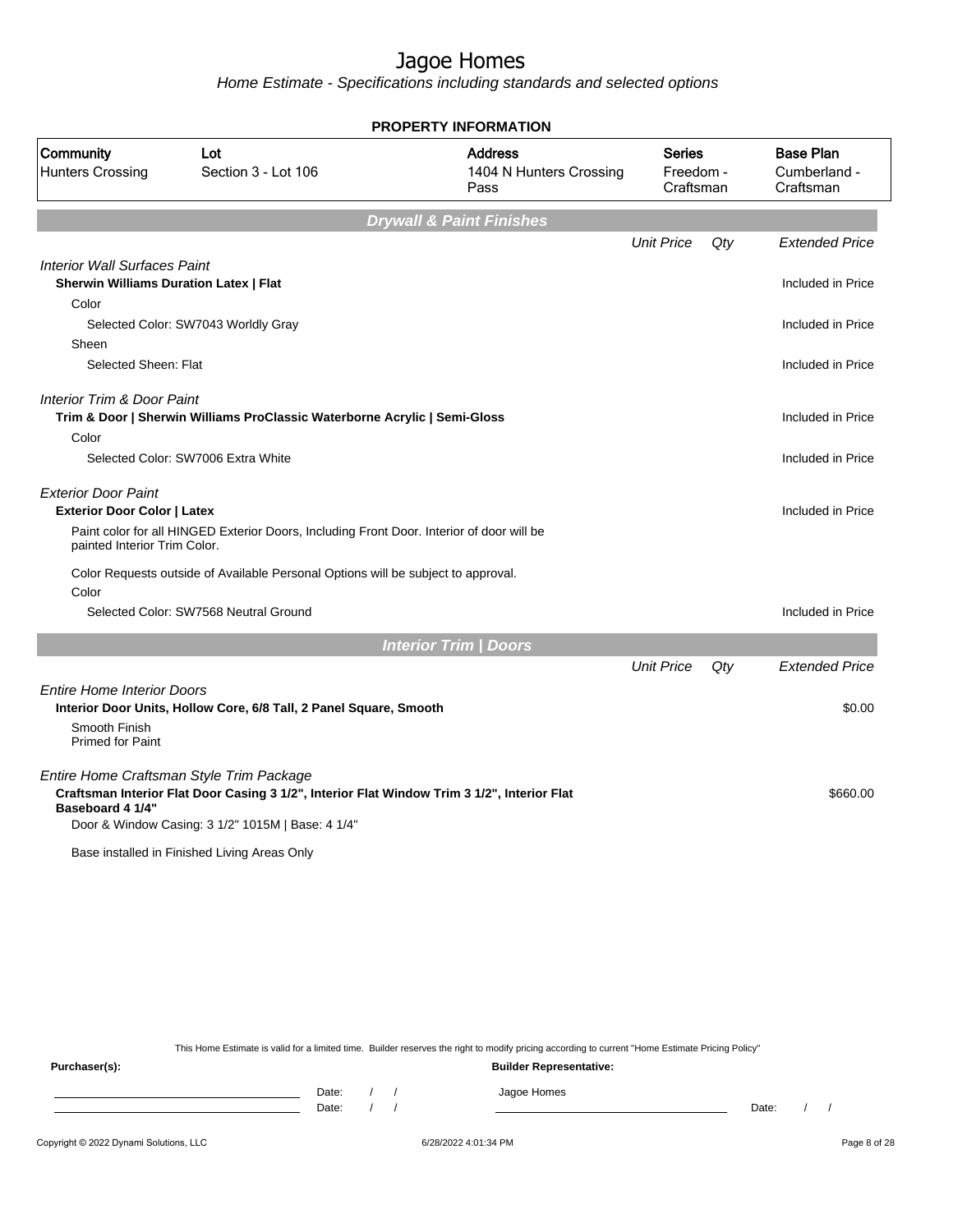Home Estimate - Specifications including standards and selected options

| <b>PROPERTY INFORMATION</b>                                   |                                                                                                                                                                                   |                                                   |                                         |     |                                               |  |  |  |  |
|---------------------------------------------------------------|-----------------------------------------------------------------------------------------------------------------------------------------------------------------------------------|---------------------------------------------------|-----------------------------------------|-----|-----------------------------------------------|--|--|--|--|
| Community<br><b>Hunters Crossing</b>                          | Lot<br>Section 3 - Lot 106                                                                                                                                                        | <b>Address</b><br>1404 N Hunters Crossing<br>Pass | <b>Series</b><br>Freedom -<br>Craftsman |     | <b>Base Plan</b><br>Cumberland -<br>Craftsman |  |  |  |  |
|                                                               |                                                                                                                                                                                   | <b>Interior Trim / Doors</b>                      |                                         |     |                                               |  |  |  |  |
|                                                               |                                                                                                                                                                                   |                                                   | <b>Unit Price</b>                       | Qty | <b>Extended Price</b>                         |  |  |  |  |
| Open Stairway with Balusters<br><b>Rosette   Carpet Steps</b> | 1 1/2 Open Step w/ Stained Exposed End   Iron Balusters   Stained Newel Post, Handrail &                                                                                          |                                                   |                                         |     | \$1,240.00                                    |  |  |  |  |
| otherwise specified                                           | Exposed Step End, Newel Post, Rosette, Hand Rail to be Stained. Skirt Board & Risers to be<br>painted Interior Trim Color. Carpet Steps to be Entire Home Carpet Selection unless |                                                   |                                         |     |                                               |  |  |  |  |
| Pattern<br>Selected Pattern: Straight                         |                                                                                                                                                                                   |                                                   |                                         |     | Included in Price                             |  |  |  |  |
| <b>Stain Color</b>                                            |                                                                                                                                                                                   |                                                   |                                         |     |                                               |  |  |  |  |
|                                                               | Selected Stain Color: MW407 Smokewood                                                                                                                                             |                                                   |                                         |     | Included in Price                             |  |  |  |  |
|                                                               |                                                                                                                                                                                   |                                                   |                                         |     |                                               |  |  |  |  |
| be moved. See plans for details.<br>See Plans for Details     | Built In Drop Zone, Painted to match Trim Color<br>Built In Drop Zone with Bench Seat, per plan, Painted to match trim. Some shelving will                                        |                                                   |                                         |     | \$1,290.00                                    |  |  |  |  |
| Design Feature                                                |                                                                                                                                                                                   |                                                   |                                         |     |                                               |  |  |  |  |
|                                                               | Selected Design Feature: Bead Board Back                                                                                                                                          |                                                   |                                         |     | Included in Price                             |  |  |  |  |
|                                                               |                                                                                                                                                                                   | <b>Door Hardware</b>                              |                                         |     |                                               |  |  |  |  |
|                                                               |                                                                                                                                                                                   |                                                   | <b>Unit Price</b>                       | Qty | <b>Extended Price</b>                         |  |  |  |  |
| <b>Front Door Handleset</b>                                   | Kwikset Amador Handleset Front Door Hardware                                                                                                                                      |                                                   |                                         |     | \$150.00                                      |  |  |  |  |
|                                                               | Includes (1) Exterior Handleset and (1) Interior Door Hardware, to match Exterior Door                                                                                            |                                                   |                                         |     |                                               |  |  |  |  |
| and Hinges of Front Door.                                     | Hardware Selection Style. Finish selection will be indicated below for Interior Door Hardware                                                                                     |                                                   |                                         |     |                                               |  |  |  |  |
| Front Door Handle Set Finish                                  |                                                                                                                                                                                   |                                                   |                                         |     |                                               |  |  |  |  |
|                                                               | Selected Front Door Handle Set Finish: Satin Nickel                                                                                                                               |                                                   |                                         |     | Included in Price                             |  |  |  |  |
| Hinge & Interior Hardware Finish                              |                                                                                                                                                                                   |                                                   |                                         |     |                                               |  |  |  |  |
|                                                               | Selected Hinge & Interior Hardware Finish: Match Exterior Handleset - Satin Nickel                                                                                                |                                                   |                                         |     | Included in Price                             |  |  |  |  |
| Home Exterior Door Hardware                                   |                                                                                                                                                                                   |                                                   |                                         |     |                                               |  |  |  |  |
|                                                               | Kwikset Ladera Lever Handle Exterior Door Hardware                                                                                                                                |                                                   |                                         |     | \$60.00                                       |  |  |  |  |
|                                                               | Includes Front Door (if Front Door Handleset is not selected) Garage to Home Door and any<br>Hinged Patio or Service Door selected in the HE.                                     |                                                   |                                         |     |                                               |  |  |  |  |
| Finish                                                        |                                                                                                                                                                                   |                                                   |                                         |     |                                               |  |  |  |  |
| Selected Finish: Satin Nickel                                 |                                                                                                                                                                                   |                                                   |                                         |     | Included in Price                             |  |  |  |  |
|                                                               |                                                                                                                                                                                   |                                                   |                                         |     |                                               |  |  |  |  |
|                                                               |                                                                                                                                                                                   |                                                   |                                         |     |                                               |  |  |  |  |

This Home Estimate is valid for a limited time. Builder reserves the right to modify pricing according to current "Home Estimate Pricing Policy" **Purchaser(s): Builder Representative:** Date: / / Jagoe Homes<br>Date: / / Jagoe Homes Date: / / **Date: / / 2006** Date: / / / Date: / / / Date: / / / 2006 Date: / / / 2006 Date: / / / 2006 Date: / / / 2006 Date: / / / 2007 Date: / / / 2007 Date: / / / 2007 Date: / / / 2007 Date: / / / 2007 Date: / / / 2007 D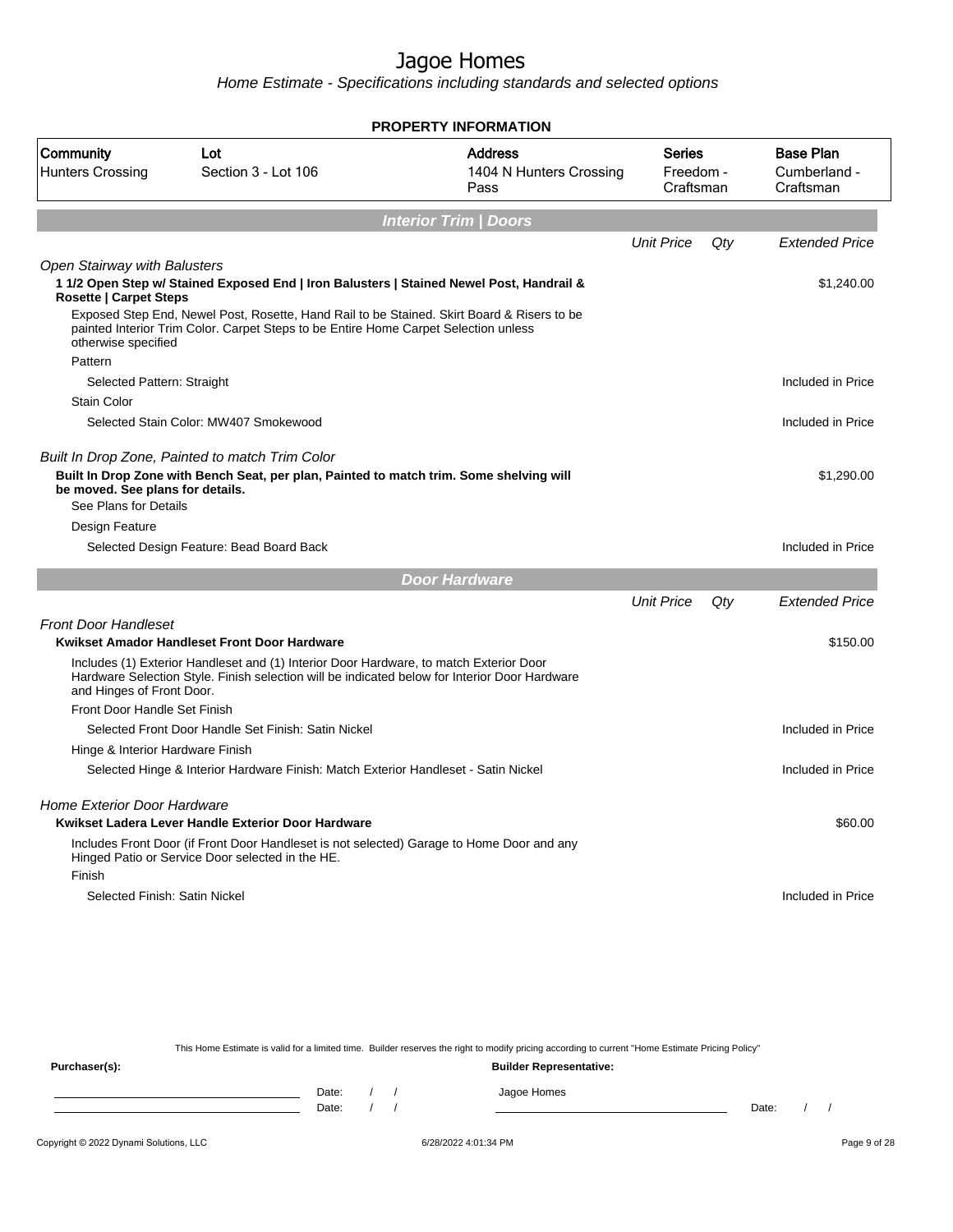Home Estimate - Specifications including standards and selected options

|                                                                                 |                                                                                                                                                                                    | <b>PROPERTY INFORMATION</b>                       |                                         |     |                                               |
|---------------------------------------------------------------------------------|------------------------------------------------------------------------------------------------------------------------------------------------------------------------------------|---------------------------------------------------|-----------------------------------------|-----|-----------------------------------------------|
| Community<br><b>Hunters Crossing</b>                                            | Lot<br>Section 3 - Lot 106                                                                                                                                                         | <b>Address</b><br>1404 N Hunters Crossing<br>Pass | <b>Series</b><br>Freedom -<br>Craftsman |     | <b>Base Plan</b><br>Cumberland -<br>Craftsman |
|                                                                                 |                                                                                                                                                                                    | <b>Door Hardware</b>                              |                                         |     |                                               |
|                                                                                 |                                                                                                                                                                                    |                                                   | <b>Unit Price</b>                       | Qty | <b>Extended Price</b>                         |
| <b>Entire Home Interior Door Locks</b><br>Includes all Interior Doors<br>Finish | Kwikset Ladera Lever Handle Interior Door Knob Package                                                                                                                             |                                                   |                                         |     | \$270.00                                      |
| Selected Finish: Satin Nickel                                                   |                                                                                                                                                                                    |                                                   |                                         |     | Included in Price                             |
| Door Stops<br>Hardware-Spring & Hinge Door Stops                                |                                                                                                                                                                                    |                                                   |                                         |     | Included in Price                             |
|                                                                                 |                                                                                                                                                                                    | <b>Cabinets</b>                                   |                                         |     |                                               |
|                                                                                 |                                                                                                                                                                                    |                                                   | <b>Unit Price</b>                       | Qty | <b>Extended Price</b>                         |
| Kitchen Cabinet Design Options<br><b>Upgraded Kitchen Layout</b>                |                                                                                                                                                                                    |                                                   |                                         |     | \$1,640.00                                    |
| 24"W x 12"D x 3"H (FWS24)                                                       | Remove Upper Wall Cabinets from Back Exterior Wall and replace Single Window w/Triple<br>Window centered on Kitchen Sink. Add (3) Floating Wall Shelves to match Kitchen Cabinets. |                                                   |                                         |     |                                               |
|                                                                                 | Technical Specification: Change existing layout of Wall Cabinets to 42" Tall Straight Lay<br>w/Crown Mould. Remove Corner Wall Cabinet & replace w/W3042 w/F342 Filler.            |                                                   |                                         |     |                                               |
| <b>Kitchen Cabinets</b>                                                         | Brellin Purestyle Full Overlay Laminate Cabinets w/ Floating Shelves                                                                                                               |                                                   |                                         |     | \$1,860.00                                    |
| Full Overlay Shaker Door                                                        |                                                                                                                                                                                    |                                                   |                                         |     |                                               |
| Color                                                                           |                                                                                                                                                                                    |                                                   |                                         |     |                                               |
| Selected Color: White                                                           |                                                                                                                                                                                    |                                                   |                                         |     | Included in Price                             |
| <b>Owners Bath Cabinets</b><br><b>Brellin Full Overlay Purestyle Laminate</b>   |                                                                                                                                                                                    |                                                   |                                         |     | \$480.00                                      |
| Finish                                                                          |                                                                                                                                                                                    |                                                   |                                         |     |                                               |
| Selected Finish: White                                                          |                                                                                                                                                                                    |                                                   |                                         |     | Included in Price                             |
| Vanity Height                                                                   |                                                                                                                                                                                    |                                                   |                                         |     |                                               |
|                                                                                 | Selected Vanity Height: Raised - 35"                                                                                                                                               |                                                   |                                         |     | \$70.00                                       |
| <b>Bath 2 Cabinets</b><br><b>Brellin Full Overlay Purestyle Laminate</b>        |                                                                                                                                                                                    |                                                   |                                         |     | \$220.00                                      |
| Finish                                                                          |                                                                                                                                                                                    |                                                   |                                         |     |                                               |
| Selected Finish: White                                                          |                                                                                                                                                                                    |                                                   |                                         |     | Included in Price                             |
| Vanity Height                                                                   |                                                                                                                                                                                    |                                                   |                                         |     |                                               |
|                                                                                 | Selected Vanity Height: Raised - 35"                                                                                                                                               |                                                   |                                         |     | \$70.00                                       |

This Home Estimate is valid for a limited time. Builder reserves the right to modify pricing according to current "Home Estimate Pricing Policy" **Purchaser(s): Builder Representative:** Date: / / Jagoe Homes<br>Date: / / Jagoe Homes Date: / / Date: / /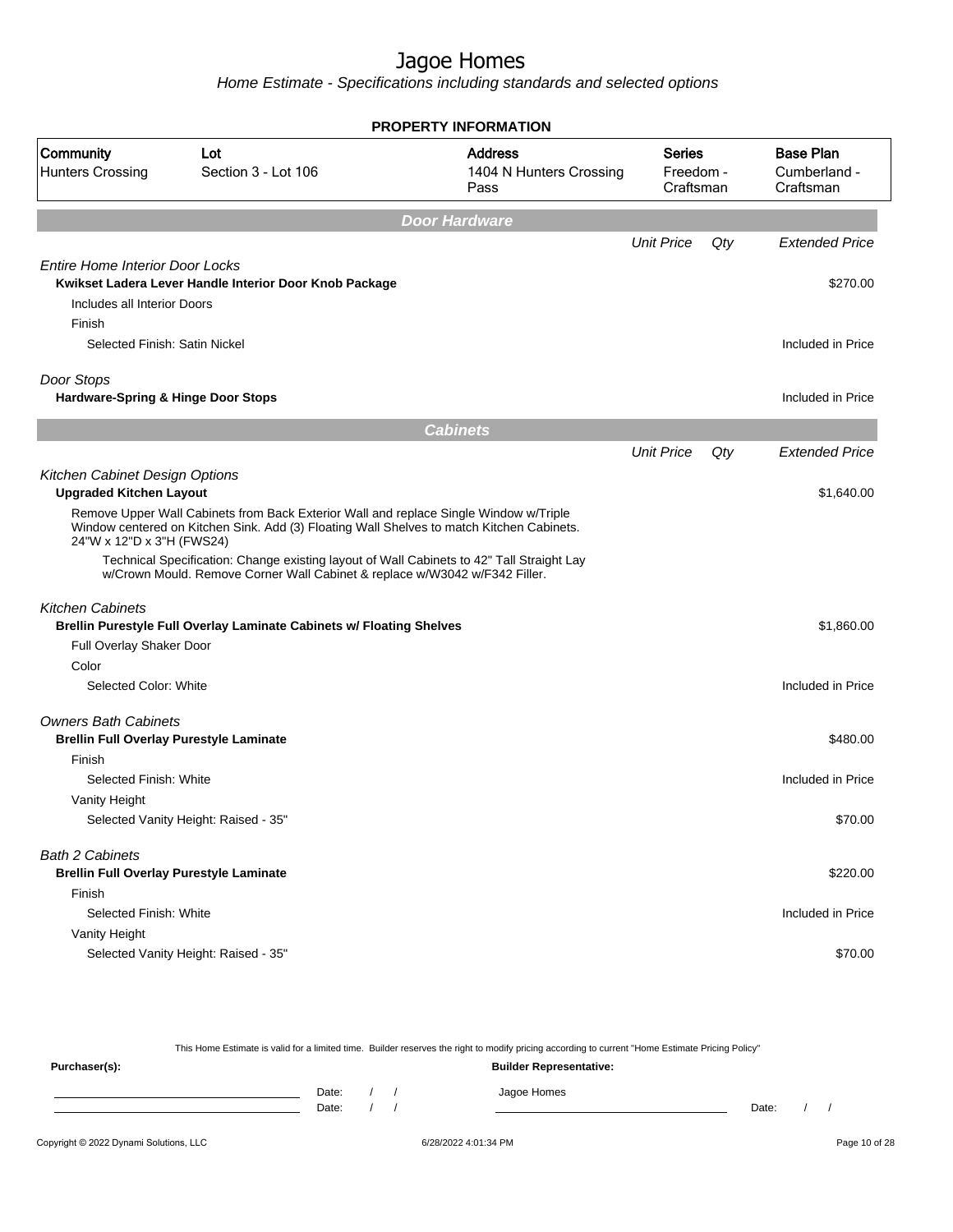|                                                             |                                                                                                                                                        |             | <b>PROPERTY INFORMATION</b>                                                                                                                      |                                         |     |                                               |
|-------------------------------------------------------------|--------------------------------------------------------------------------------------------------------------------------------------------------------|-------------|--------------------------------------------------------------------------------------------------------------------------------------------------|-----------------------------------------|-----|-----------------------------------------------|
| Community<br><b>Hunters Crossing</b>                        | Lot<br>Section 3 - Lot 106                                                                                                                             |             | <b>Address</b><br>1404 N Hunters Crossing<br>Pass                                                                                                | <b>Series</b><br>Freedom -<br>Craftsman |     | <b>Base Plan</b><br>Cumberland -<br>Craftsman |
|                                                             |                                                                                                                                                        |             | <b>Cabinet Hardware</b>                                                                                                                          |                                         |     |                                               |
|                                                             |                                                                                                                                                        |             |                                                                                                                                                  | <b>Unit Price</b>                       | Qty | <b>Extended Price</b>                         |
| <b>Kitchen Cabinet Hardware</b>                             |                                                                                                                                                        |             |                                                                                                                                                  |                                         |     |                                               |
| <b>Abigail Collection</b>                                   |                                                                                                                                                        |             |                                                                                                                                                  |                                         |     | \$0.00                                        |
| Cabinet Door Hardware                                       |                                                                                                                                                        |             |                                                                                                                                                  |                                         |     |                                               |
|                                                             | Selected Cabinet Door Hardware: 128mm                                                                                                                  |             |                                                                                                                                                  |                                         |     | Included in Price                             |
| <b>Cabinet Drawer Hardware</b>                              |                                                                                                                                                        |             |                                                                                                                                                  |                                         |     |                                               |
|                                                             | Selected Cabinet Drawer Hardware: 128mm                                                                                                                |             |                                                                                                                                                  |                                         |     | Included in Price                             |
| Finish                                                      |                                                                                                                                                        |             |                                                                                                                                                  |                                         |     |                                               |
|                                                             | Selected Finish: Polished Chrome                                                                                                                       |             |                                                                                                                                                  |                                         |     | Included in Price                             |
| <b>Owner's Bath Cabinet Hardware</b>                        |                                                                                                                                                        |             |                                                                                                                                                  |                                         |     |                                               |
| <b>Abigail Collection</b>                                   |                                                                                                                                                        |             |                                                                                                                                                  |                                         |     | \$0.00                                        |
| Cabinet Door Hardware                                       |                                                                                                                                                        |             |                                                                                                                                                  |                                         |     |                                               |
|                                                             | Selected Cabinet Door Hardware: 128mm                                                                                                                  |             |                                                                                                                                                  |                                         |     | Included in Price                             |
| <b>Cabinet Drawer Hardware</b>                              |                                                                                                                                                        |             |                                                                                                                                                  |                                         |     |                                               |
|                                                             | Selected Cabinet Drawer Hardware: 128mm                                                                                                                |             |                                                                                                                                                  |                                         |     | Included in Price                             |
| Finish                                                      |                                                                                                                                                        |             |                                                                                                                                                  |                                         |     |                                               |
|                                                             | Selected Finish: Polished Chrome                                                                                                                       |             |                                                                                                                                                  |                                         |     | Included in Price                             |
| <b>Bath 2 Cabinet Hardware</b><br><b>Abigail Collection</b> |                                                                                                                                                        |             |                                                                                                                                                  |                                         |     | \$0.00                                        |
| <b>Cabinet Door Hardware</b>                                |                                                                                                                                                        |             |                                                                                                                                                  |                                         |     |                                               |
|                                                             | Selected Cabinet Door Hardware: 128mm                                                                                                                  |             |                                                                                                                                                  |                                         |     | Included in Price                             |
| <b>Cabinet Drawer Hardware</b>                              |                                                                                                                                                        |             |                                                                                                                                                  |                                         |     |                                               |
|                                                             | Selected Cabinet Drawer Hardware: 96mm                                                                                                                 |             |                                                                                                                                                  |                                         |     | Included in Price                             |
| Finish                                                      |                                                                                                                                                        |             |                                                                                                                                                  |                                         |     |                                               |
|                                                             | Selected Finish: Polished Chrome                                                                                                                       |             |                                                                                                                                                  |                                         |     | Included in Price                             |
|                                                             |                                                                                                                                                        |             | <b>Countertops</b>                                                                                                                               |                                         |     |                                               |
|                                                             |                                                                                                                                                        |             |                                                                                                                                                  | <b>Unit Price</b>                       | Qty | Extended Price                                |
| <b>Kitchen Countertops</b><br>Granite   3cm Class I         |                                                                                                                                                        |             |                                                                                                                                                  |                                         |     | \$2,970.00                                    |
|                                                             | Includes Stainless Steel Undermount Double Bowl Sink and 4 in Granite splash. Included<br>splash will be removed if decorative backsplash is selected. |             |                                                                                                                                                  |                                         |     |                                               |
|                                                             | Granite is not seamless and seams will be visible and can be felt.<br>Colors could vary from samples due to the nature of natural stone.               |             |                                                                                                                                                  |                                         |     |                                               |
| Color                                                       |                                                                                                                                                        |             |                                                                                                                                                  |                                         |     |                                               |
| Selected Color: Dallas White                                |                                                                                                                                                        |             |                                                                                                                                                  |                                         |     | Included in Price                             |
| Edge Profile                                                |                                                                                                                                                        |             |                                                                                                                                                  |                                         |     |                                               |
|                                                             | Selected Edge Profile: Pencil Edge Top & Bottom                                                                                                        |             |                                                                                                                                                  |                                         |     | Included in Price                             |
|                                                             |                                                                                                                                                        |             | This Home Estimate is valid for a limited time. Builder reserves the right to modify pricing according to current "Home Estimate Pricing Policy" |                                         |     |                                               |
| Purchaser(s):                                               |                                                                                                                                                        |             | <b>Builder Representative:</b>                                                                                                                   |                                         |     |                                               |
|                                                             | Date:                                                                                                                                                  | $\sqrt{ }$  | Jagoe Homes                                                                                                                                      |                                         |     |                                               |
|                                                             | <u> 1989 - Johann Barn, mars et al. (b. 1989)</u><br>Date:                                                                                             | $1 \quad 1$ |                                                                                                                                                  |                                         |     | Date:<br>$\frac{1}{2}$                        |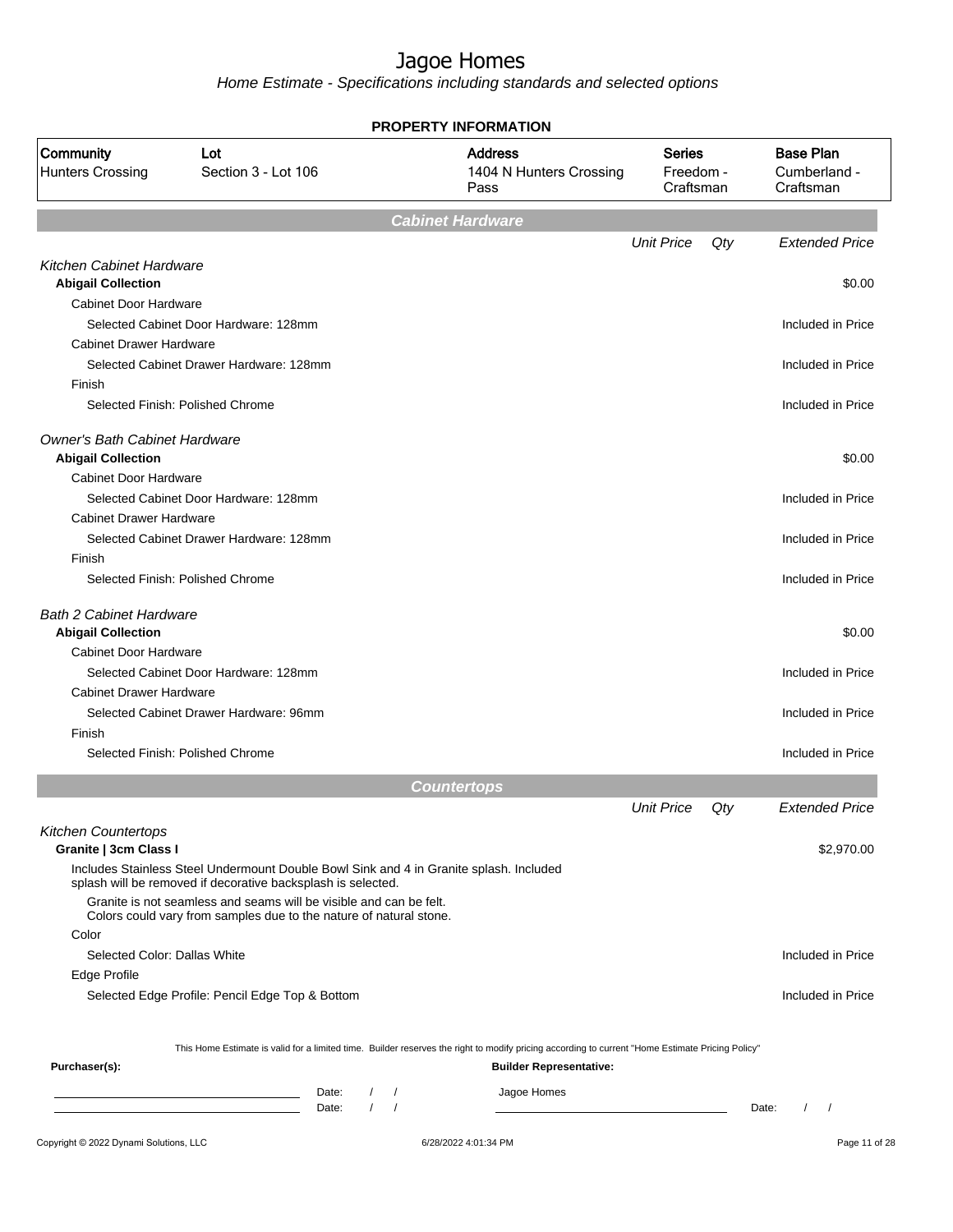| Community<br><b>Hunters Crossing</b>                                  | Lot<br>Section 3 - Lot 106                                                                                                                                                                                                                                                                                                                                                                   | <b>Address</b><br>1404 N Hunters Crossing<br>Pass | <b>Series</b><br>Freedom -<br>Craftsman |     | <b>Base Plan</b><br>Cumberland -<br>Craftsman |
|-----------------------------------------------------------------------|----------------------------------------------------------------------------------------------------------------------------------------------------------------------------------------------------------------------------------------------------------------------------------------------------------------------------------------------------------------------------------------------|---------------------------------------------------|-----------------------------------------|-----|-----------------------------------------------|
|                                                                       |                                                                                                                                                                                                                                                                                                                                                                                              | <b>Countertops</b>                                |                                         |     |                                               |
|                                                                       |                                                                                                                                                                                                                                                                                                                                                                                              |                                                   | <b>Unit Price</b>                       | Qty | <b>Extended Price</b>                         |
| Kitchen Backsplash - Tile                                             |                                                                                                                                                                                                                                                                                                                                                                                              |                                                   |                                         |     |                                               |
| <b>Mythology</b>                                                      |                                                                                                                                                                                                                                                                                                                                                                                              |                                                   |                                         |     | \$1,740.00                                    |
| the Mediterranean islands.                                            | Experience Mediterranean essence with the Mythology™ collection - featuring<br>styles and characteristics sure to stir your soul. As dramatic as it is chic in the detailing; rich<br>natural earth tones and textures with handmade look punches<br>are the foundation of Mythology™. With curvaceous 6-inch arabesque shapes & Picket<br>Mosaic options, embody the warmth and serenity of |                                                   |                                         |     |                                               |
| Ceramic                                                               |                                                                                                                                                                                                                                                                                                                                                                                              |                                                   |                                         |     |                                               |
| <b>Grout Color</b>                                                    | Selected Ceramic: Mythology Picket Santorini MY90                                                                                                                                                                                                                                                                                                                                            |                                                   |                                         |     | Included in Price                             |
|                                                                       | Selected Grout Color: 93 Warm Gray                                                                                                                                                                                                                                                                                                                                                           |                                                   |                                         |     | Included in Price                             |
| Trim                                                                  |                                                                                                                                                                                                                                                                                                                                                                                              |                                                   |                                         |     |                                               |
| Selected Trim: Polished Chrome                                        |                                                                                                                                                                                                                                                                                                                                                                                              |                                                   |                                         |     | Included in Price                             |
| Owner's Bath Vanity Top                                               |                                                                                                                                                                                                                                                                                                                                                                                              |                                                   |                                         |     |                                               |
| <b>Cultured Marble   Double Rectangle Bowl</b>                        |                                                                                                                                                                                                                                                                                                                                                                                              |                                                   |                                         |     | \$390.00                                      |
| abrasive products.<br>mildew and chips.<br>Color                      | Low Maintenance - Cultured marble never needs to be sealed and is easy to clean with non-<br>Durable - Cultured marble is non-porous, making it extremely tough and resistant to stains,<br>Economical – In general, cultured marble is less expensive to fabricate and install than slab<br>marble, but will increase the overall value of a home just as natural stone products will.      |                                                   |                                         |     |                                               |
| Selected Color: Carerra Frost                                         |                                                                                                                                                                                                                                                                                                                                                                                              |                                                   |                                         |     | Included in Price                             |
| Finish                                                                |                                                                                                                                                                                                                                                                                                                                                                                              |                                                   |                                         |     |                                               |
| Selected Finish: Matte                                                |                                                                                                                                                                                                                                                                                                                                                                                              |                                                   |                                         |     | Included in Price                             |
| Bath 2 Vanity Top                                                     |                                                                                                                                                                                                                                                                                                                                                                                              |                                                   |                                         |     |                                               |
| <b>Cultured Marble   Rectangle Bowl</b>                               |                                                                                                                                                                                                                                                                                                                                                                                              |                                                   |                                         |     | \$145.00                                      |
| Color                                                                 |                                                                                                                                                                                                                                                                                                                                                                                              |                                                   |                                         |     |                                               |
| Selected Color: Carerra Frost                                         |                                                                                                                                                                                                                                                                                                                                                                                              |                                                   |                                         |     | Included in Price                             |
| Finish                                                                |                                                                                                                                                                                                                                                                                                                                                                                              |                                                   |                                         |     |                                               |
| Selected Finish: Matte                                                |                                                                                                                                                                                                                                                                                                                                                                                              |                                                   |                                         |     | Included in Price                             |
|                                                                       |                                                                                                                                                                                                                                                                                                                                                                                              | <b>Mirrors</b>                                    |                                         |     |                                               |
|                                                                       |                                                                                                                                                                                                                                                                                                                                                                                              |                                                   | <b>Unit Price</b>                       | Qty | <b>Extended Price</b>                         |
| <b>Owner's Bath Mirrors</b><br>Beveled Edge Mirror(s)   Per Base Plan |                                                                                                                                                                                                                                                                                                                                                                                              |                                                   |                                         |     | Included in Price                             |
|                                                                       |                                                                                                                                                                                                                                                                                                                                                                                              |                                                   |                                         |     |                                               |
|                                                                       | This Home Estimate is valid for a limited time. Builder reserves the right to modify pricing according to current "Home Estimate Pricing Policy"                                                                                                                                                                                                                                             |                                                   |                                         |     |                                               |
| Purchaser(s):                                                         |                                                                                                                                                                                                                                                                                                                                                                                              | <b>Builder Representative:</b>                    |                                         |     |                                               |
|                                                                       | Date:<br>Date:                                                                                                                                                                                                                                                                                                                                                                               | Jagoe Homes                                       |                                         |     | $\prime$<br>Date:<br>$\overline{\phantom{a}}$ |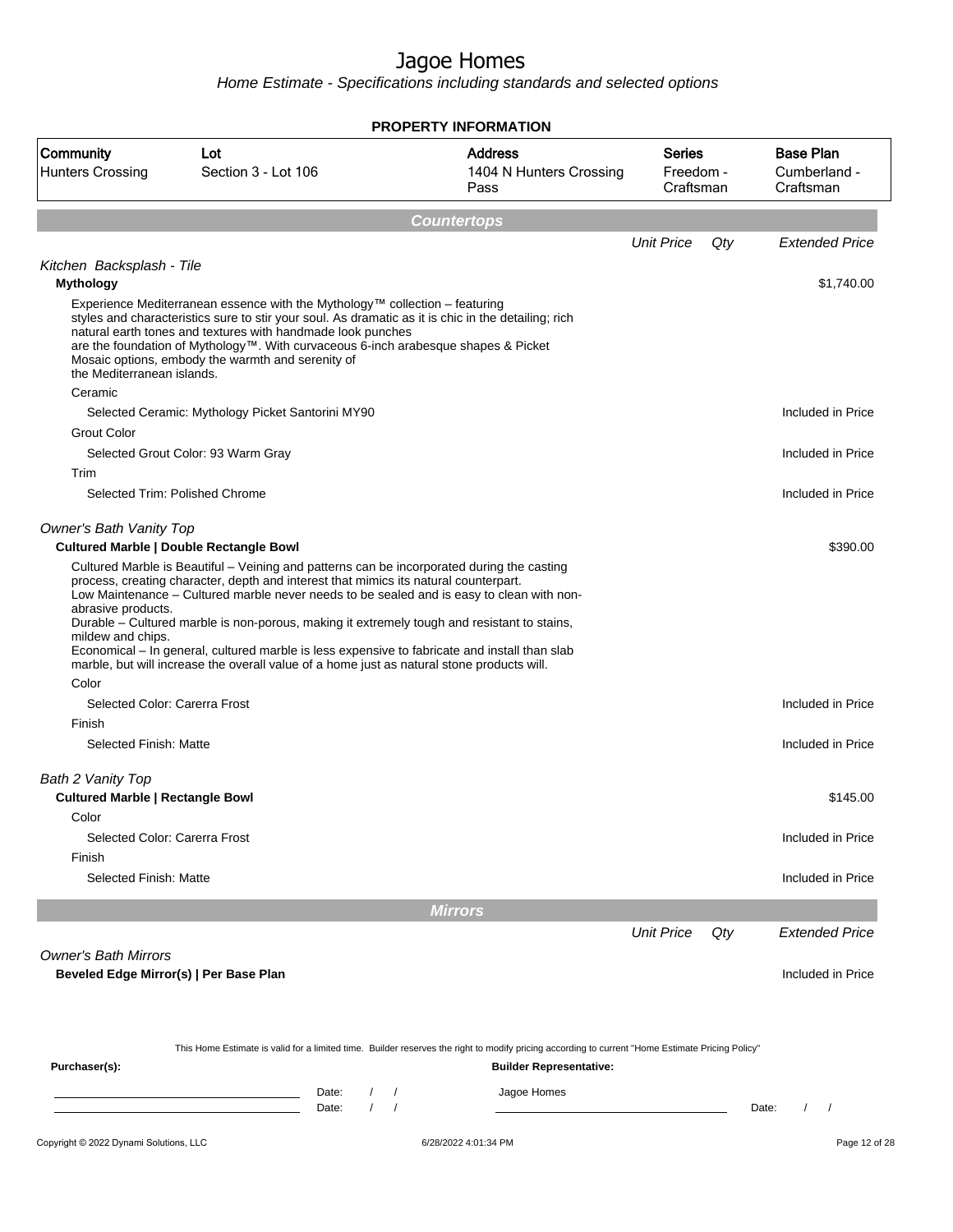Home Estimate - Specifications including standards and selected options

|                                                                           |                                                                                                                  | <b>PROPERTY INFORMATION</b>                       |                                         |     |                                               |
|---------------------------------------------------------------------------|------------------------------------------------------------------------------------------------------------------|---------------------------------------------------|-----------------------------------------|-----|-----------------------------------------------|
| Community<br><b>Hunters Crossing</b>                                      | Lot<br>Section 3 - Lot 106                                                                                       | <b>Address</b><br>1404 N Hunters Crossing<br>Pass | <b>Series</b><br>Freedom -<br>Craftsman |     | <b>Base Plan</b><br>Cumberland -<br>Craftsman |
|                                                                           |                                                                                                                  | <b>Mirrors</b>                                    |                                         |     |                                               |
|                                                                           |                                                                                                                  |                                                   | <b>Unit Price</b>                       | Qty | <b>Extended Price</b>                         |
| <b>Bath 2 Mirror</b><br>Beveled Edge Mirror(s)   Per Base Plan            |                                                                                                                  |                                                   |                                         |     | Included in Price                             |
| <b>Powder Room Mirror</b><br>Beveled Edge Mirror(s)   Per Base Plan       |                                                                                                                  |                                                   |                                         |     | Included in Price                             |
|                                                                           |                                                                                                                  | <b>Appliances</b>                                 |                                         |     |                                               |
|                                                                           |                                                                                                                  |                                                   | <b>Unit Price</b>                       | Qty | <b>Extended Price</b>                         |
| Kitchen Range                                                             | Range - Gas - Free Standing Continuous Grates                                                                    |                                                   |                                         |     | \$320.00                                      |
| Finish                                                                    | Selected Finish: Stainless Steel - JGBS66REKSS                                                                   |                                                   |                                         |     | \$150.00                                      |
| Kitchen Microwave or Microwave Hood<br><b>Microwave - Stainless Steel</b> |                                                                                                                  |                                                   |                                         |     | \$80.00                                       |
|                                                                           | GE® 1.6 CU. FT. OVER-THE-RANGE MICROWAVE OVEN                                                                    |                                                   |                                         |     |                                               |
|                                                                           | Technical Specification: APPROXIMATE DIMENSIONS (HxWxD)<br>16 1/8 H x 29 7/8 W x 15 9/16 D in                    |                                                   |                                         |     |                                               |
| Finish                                                                    |                                                                                                                  |                                                   |                                         |     |                                               |
|                                                                           | Selected Finish: Stainless Steel - JVM3160RFSS                                                                   |                                                   |                                         |     | Included in Price                             |
| Kitchen Dishwasher                                                        |                                                                                                                  |                                                   |                                         |     |                                               |
| <b>CYCLE &amp; DRY BOOST</b>                                              | Dishwasher - Front Control - Stainless Steel<br>GE® FRONT CONTROL WITH PLASTIC INTERIOR DISHWASHER WITH SANITIZE |                                                   |                                         |     | \$60.00                                       |
|                                                                           | Technical Specification: APPROXIMATE DIMENSIONS (HxWxD)<br>33 3/8 H x 23 3/4 W x 24 D in                         |                                                   |                                         |     |                                               |
| Finish                                                                    |                                                                                                                  |                                                   |                                         |     |                                               |
|                                                                           | Selected Finish: GDF550PSRSS                                                                                     |                                                   |                                         |     | Included in Price                             |
| Refrigerator                                                              | Refrigerator - Side by Side w/ Ice & Water on Door                                                               |                                                   |                                         |     | Included in Price                             |
| Finish                                                                    |                                                                                                                  |                                                   |                                         |     |                                               |
|                                                                           | Selected Finish: Stainless Steel - GSS25GYPFS                                                                    |                                                   |                                         |     | \$165.00                                      |
|                                                                           |                                                                                                                  |                                                   |                                         |     |                                               |

This Home Estimate is valid for a limited time. Builder reserves the right to modify pricing according to current "Home Estimate Pricing Policy"

**Purchaser(s): Builder Representative:** Date: / / Jagoe Homes<br>Date: / / Jagoe Homes Date: / / Date: / /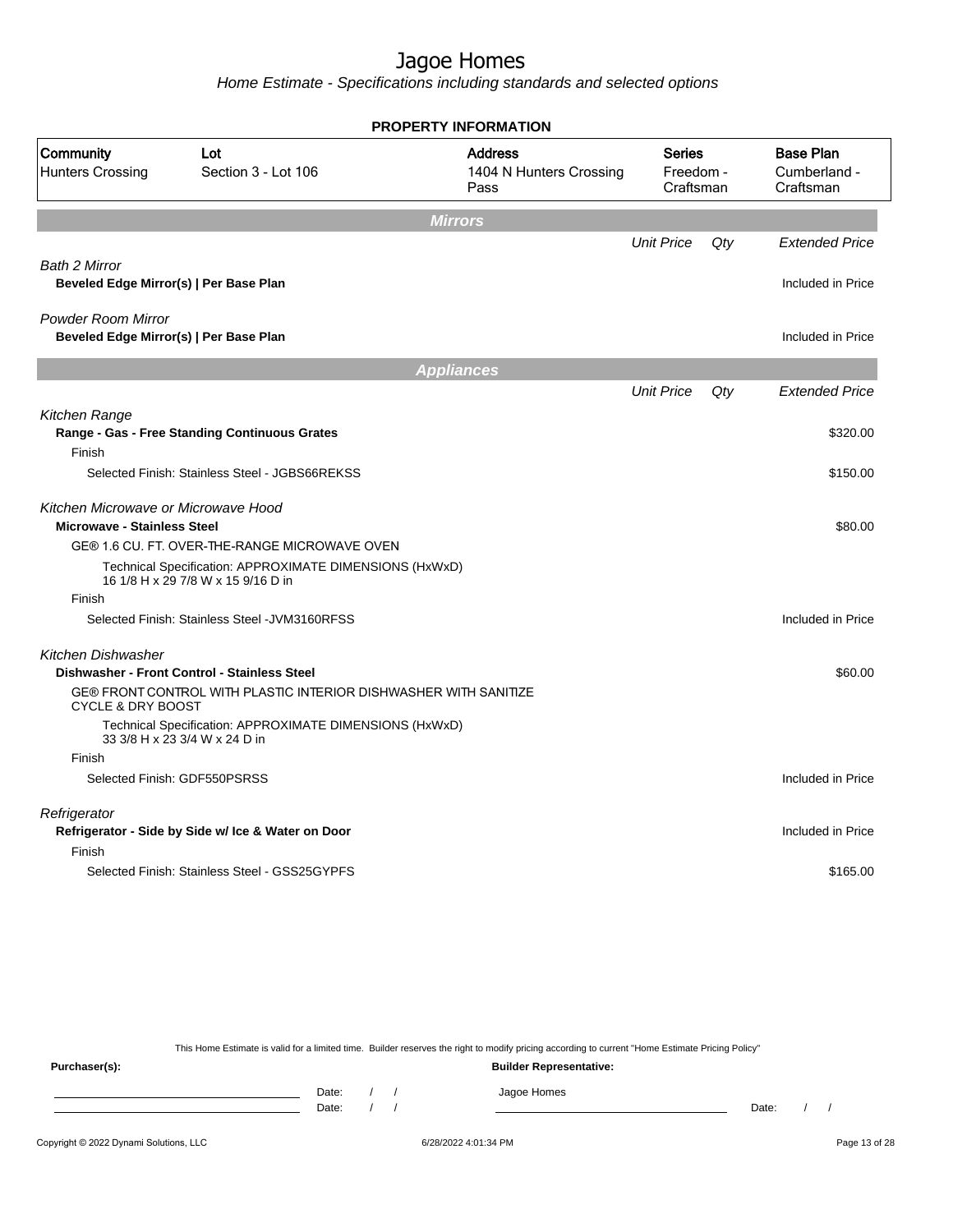Home Estimate - Specifications including standards and selected options

|                                                                       |                                                                                     | PROPERTY INFORMATION                              |                                         |                                               |
|-----------------------------------------------------------------------|-------------------------------------------------------------------------------------|---------------------------------------------------|-----------------------------------------|-----------------------------------------------|
| Community<br><b>Hunters Crossing</b>                                  | Lot<br>Section 3 - Lot 106                                                          | <b>Address</b><br>1404 N Hunters Crossing<br>Pass | <b>Series</b><br>Freedom -<br>Craftsman | <b>Base Plan</b><br>Cumberland -<br>Craftsman |
|                                                                       |                                                                                     | <b>Plumbing</b>                                   |                                         |                                               |
|                                                                       |                                                                                     |                                                   | <b>Unit Price</b><br>Qty                | <b>Extended Price</b>                         |
| Owner's Bath Fixture Color Package<br><b>Bath Fixture Color</b>       |                                                                                     |                                                   |                                         | Included in Price                             |
| Color<br>Selected Color: White                                        |                                                                                     |                                                   |                                         | Included in Price                             |
| <b>Owner's Bath Vanity</b><br>60" Double Bowl                         |                                                                                     |                                                   |                                         | \$1,760.00                                    |
|                                                                       | 48" single bowl enlarged to 60" double bowl vanity, 12" removed from Owners Closet. |                                                   |                                         |                                               |
| <b>Owner's Bath Lavatory Faucet</b><br><b>Delta Ashlyn Collection</b> |                                                                                     |                                                   |                                         | Included in Price                             |
| Finish<br>Selected Finish: Chrome                                     |                                                                                     |                                                   |                                         | Included in Price                             |
| Spread                                                                | Selected Spread: 2564   4" Spread                                                   |                                                   |                                         | Included in Price                             |
| <b>Chrome Towel Bar &amp; Paper Holder</b>                            | Owner's Bath Towel Bar or Robe Hooks & Paper Holder                                 |                                                   |                                         | Included in Price                             |
| Owners Bath Tub/Shower or Shower Stall                                | 60" Fiberglass Shower Stall   Sliding Shower Door                                   |                                                   |                                         | \$1,170.00                                    |
| accomodate shower.                                                    | Semi Frameless Chrome Shower Door with Clear Glass Included Plan may be revised to  |                                                   |                                         |                                               |
| Glass Pattern<br>Selected Glass Pattern: Clear                        |                                                                                     |                                                   |                                         | Included in Price                             |
| Semi Frameless Sliding Shower Door                                    |                                                                                     |                                                   |                                         |                                               |
|                                                                       | Selected Semi Frameless Sliding Shower Door: N/A                                    |                                                   |                                         | Included in Price                             |
| Shower Door                                                           |                                                                                     |                                                   |                                         |                                               |
| Selected Shower Door: Chrome                                          |                                                                                     |                                                   |                                         | Included in Price                             |
| <b>Owner's Bath Shower Stall Faucet</b>                               |                                                                                     |                                                   |                                         |                                               |
|                                                                       | Delta Ashlyn Shower Stall Faucet T14264                                             |                                                   |                                         | Included in Price                             |
| Model # T14264                                                        |                                                                                     |                                                   |                                         |                                               |
| Finish<br>Selected Finish: Chrome                                     |                                                                                     |                                                   |                                         | Included in Price                             |
| <b>Owner's Bath Commode</b><br>Standard 1.6 Gallon Commode, 2 pc.     |                                                                                     |                                                   |                                         | Included in Price                             |
| 1.6 Gallon<br>2 PC                                                    |                                                                                     |                                                   |                                         |                                               |

This Home Estimate is valid for a limited time. Builder reserves the right to modify pricing according to current "Home Estimate Pricing Policy"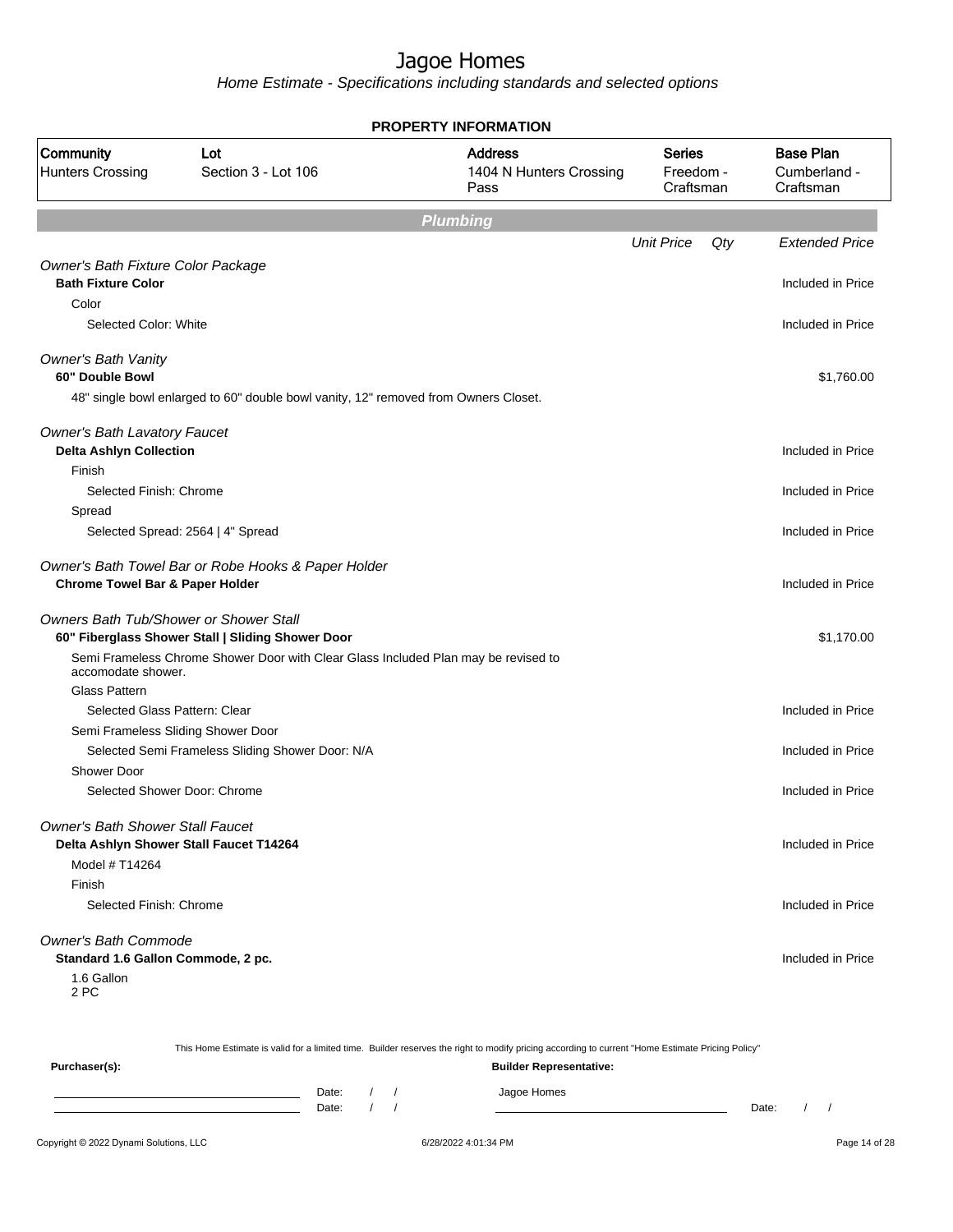Home Estimate - Specifications including standards and selected options

|                                                                               |                                       | <b>PROPERTY INFORMATION</b>                       |                                         |     |                                               |
|-------------------------------------------------------------------------------|---------------------------------------|---------------------------------------------------|-----------------------------------------|-----|-----------------------------------------------|
| Community<br><b>Hunters Crossing</b>                                          | Lot<br>Section 3 - Lot 106            | <b>Address</b><br>1404 N Hunters Crossing<br>Pass | <b>Series</b><br>Freedom -<br>Craftsman |     | <b>Base Plan</b><br>Cumberland -<br>Craftsman |
|                                                                               |                                       | <b>Plumbing</b>                                   |                                         |     |                                               |
|                                                                               |                                       |                                                   | <b>Unit Price</b>                       | Qty | <b>Extended Price</b>                         |
| <b>Bath 2 Fixture Color Package</b>                                           |                                       |                                                   |                                         |     |                                               |
| <b>Bath Fixture Color</b>                                                     |                                       |                                                   |                                         |     | Included in Price                             |
| Color                                                                         |                                       |                                                   |                                         |     |                                               |
| Selected Color: White                                                         |                                       |                                                   |                                         |     | Included in Price                             |
| <b>Bath 2 Commode</b><br>Standard 1.6 Gallon Commode, 2 pc.                   |                                       |                                                   |                                         |     | Included in Price                             |
| 1.6 Gallon<br>2 PC                                                            |                                       |                                                   |                                         |     |                                               |
| <b>Bath 2 Lavatory Faucet</b><br><b>Delta Ashlyn Collection</b>               |                                       |                                                   |                                         |     | Included in Price                             |
| Finish                                                                        |                                       |                                                   |                                         |     |                                               |
| Selected Finish: Chrome                                                       |                                       |                                                   |                                         |     | Included in Price                             |
| Spread                                                                        |                                       |                                                   |                                         |     |                                               |
|                                                                               | Selected Spread: 2564   4" Spread     |                                                   |                                         |     | Included in Price                             |
| Bath 2 Towel Bar & Paper Holder<br><b>Chrome Towel Bar &amp; Paper Holder</b> |                                       |                                                   |                                         |     | Included in Price                             |
| Bath 2 Tub/Shower or Shower Stall<br>60" Fiberglass Tub/Shower                |                                       |                                                   |                                         |     | Included in Price                             |
| <b>Bath 2 Tub/Shower Faucet</b>                                               | Delta Ashlyn Tub/Shower Faucet T14464 |                                                   |                                         |     | Included in Price                             |
| Finish                                                                        |                                       |                                                   |                                         |     |                                               |
| Selected Finish: Chrome                                                       |                                       |                                                   |                                         |     | Included in Price                             |
| Powder Room Fixture Color Package<br><b>Bath Fixture Color</b>                |                                       |                                                   |                                         |     | Included in Price                             |
| Color                                                                         |                                       |                                                   |                                         |     |                                               |
| Selected Color: White                                                         |                                       |                                                   |                                         |     | Included in Price                             |
| Powder Room Vanity / Pedestal<br><b>Pedestal Sink</b>                         |                                       |                                                   |                                         |     | Included in Price                             |
| Powder Room Towel Ring & Paper Holder                                         |                                       |                                                   |                                         |     |                                               |
| <b>Chrome Towel Ring &amp; Paper Holder</b>                                   |                                       |                                                   |                                         |     | Included in Price                             |

This Home Estimate is valid for a limited time. Builder reserves the right to modify pricing according to current "Home Estimate Pricing Policy"

**Purchaser(s): Builder Representative:** Date: / / Jagoe Homes<br>Date: / / Jagoe Homes Date: / / Date: / /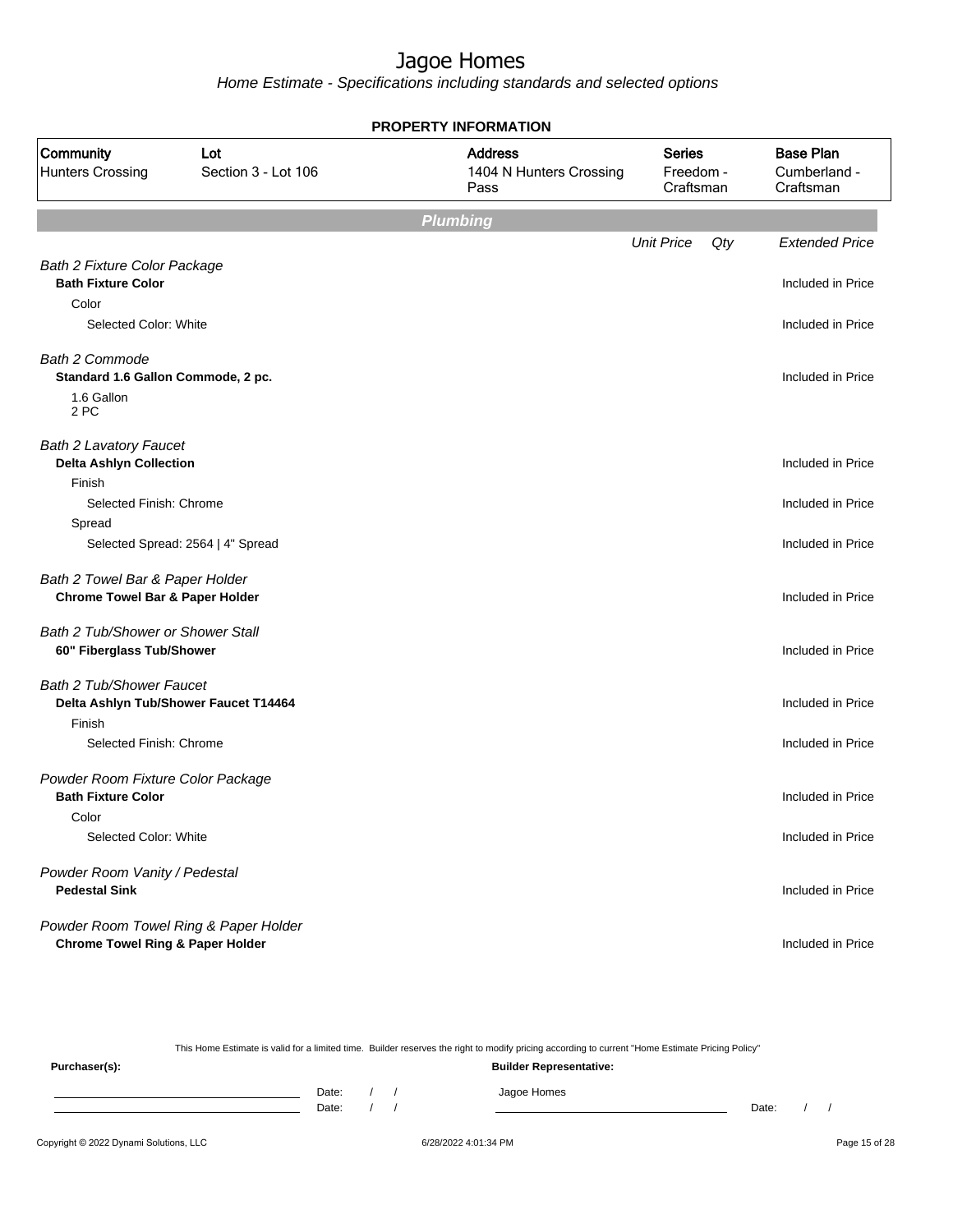Home Estimate - Specifications including standards and selected options

|                                                                                 |                                                                            | <b>PROPERTY INFORMATION</b>                       |                                  |     |                                               |
|---------------------------------------------------------------------------------|----------------------------------------------------------------------------|---------------------------------------------------|----------------------------------|-----|-----------------------------------------------|
| <b>Community</b><br><b>Hunters Crossing</b>                                     | Lot<br>Section 3 - Lot 106                                                 | <b>Address</b><br>1404 N Hunters Crossing<br>Pass | Series<br>Freedom -<br>Craftsman |     | <b>Base Plan</b><br>Cumberland -<br>Craftsman |
|                                                                                 |                                                                            | <b>Plumbing</b>                                   |                                  |     |                                               |
|                                                                                 |                                                                            |                                                   | <b>Unit Price</b>                | Qty | <b>Extended Price</b>                         |
| Powder Room Commode<br>Standard 1.6 Gallon Commode, 2 pc.<br>1.6 Gallon<br>2 PC |                                                                            |                                                   |                                  |     | Included in Price                             |
| <b>Kitchen Sink</b>                                                             | Blanco Precis Undermount Sink - Super Single Bowl w/Chrome Disposal Flange |                                                   |                                  |     | \$680.00                                      |
| Sink 9 1/2" Deep<br>Color                                                       |                                                                            |                                                   |                                  |     |                                               |
|                                                                                 | Selected Color: Metallic Gray 440148                                       |                                                   |                                  |     | Included in Price                             |
| <b>Kitchen Sink Faucet</b><br>Leland #9178   Single Handle Pull Down            |                                                                            |                                                   |                                  |     | \$275.00                                      |
| Kitchen Garbage Disposal<br>Garbage Disposal 1/3 hp                             |                                                                            |                                                   |                                  |     | Included in Price                             |
| Kitchen Ice Maker Water Line<br><b>Ice Maker Water Line</b>                     |                                                                            |                                                   |                                  |     | Included in Price                             |
| Kitchen Gas Line for Range<br>Existing 220v outlet remains.                     | Gas Line for Range, Includes 110-Volt Outlet                               |                                                   |                                  |     | \$970.00                                      |
| <b>Entire Home Water Heater</b><br><b>Tankless Water Heater</b>                 |                                                                            |                                                   |                                  |     | Included in Price                             |
| Entire Home Main Water Shutoff Valve<br><b>Main Water Shutoff Valve</b>         |                                                                            |                                                   |                                  |     | Included in Price                             |
| <b>Entire Home Plumbing Supply Pipes</b>                                        | <b>Plumbing Pipes: Water Continuous PEX Piping</b>                         |                                                   |                                  |     | Included in Price                             |
| <b>Plumbing Drains and Vents PVC</b>                                            | Entire Home Plumbing Waste & Vent Lines                                    |                                                   |                                  |     | Included in Price                             |
| Entire Home Secondary Shut-Off Valves                                           | Secondary Shut-Off Valves at each fixture                                  |                                                   |                                  |     | Included in Price                             |
| <b>Exterior Plumbing Sewer Lines</b>                                            | Plumbing Pipes: Exterior Sewer Lines PVC Schedule 40                       |                                                   |                                  |     | Included in Price                             |

This Home Estimate is valid for a limited time. Builder reserves the right to modify pricing according to current "Home Estimate Pricing Policy"

| Purchaser(s): |       |  | $\tilde{\phantom{a}}$ | <b>Builder Representative:</b> | __ | $\tilde{\phantom{a}}$ |       |  |  |
|---------------|-------|--|-----------------------|--------------------------------|----|-----------------------|-------|--|--|
|               | Date: |  |                       | Jagoe Homes                    |    |                       |       |  |  |
|               | Date: |  |                       |                                |    |                       | Date: |  |  |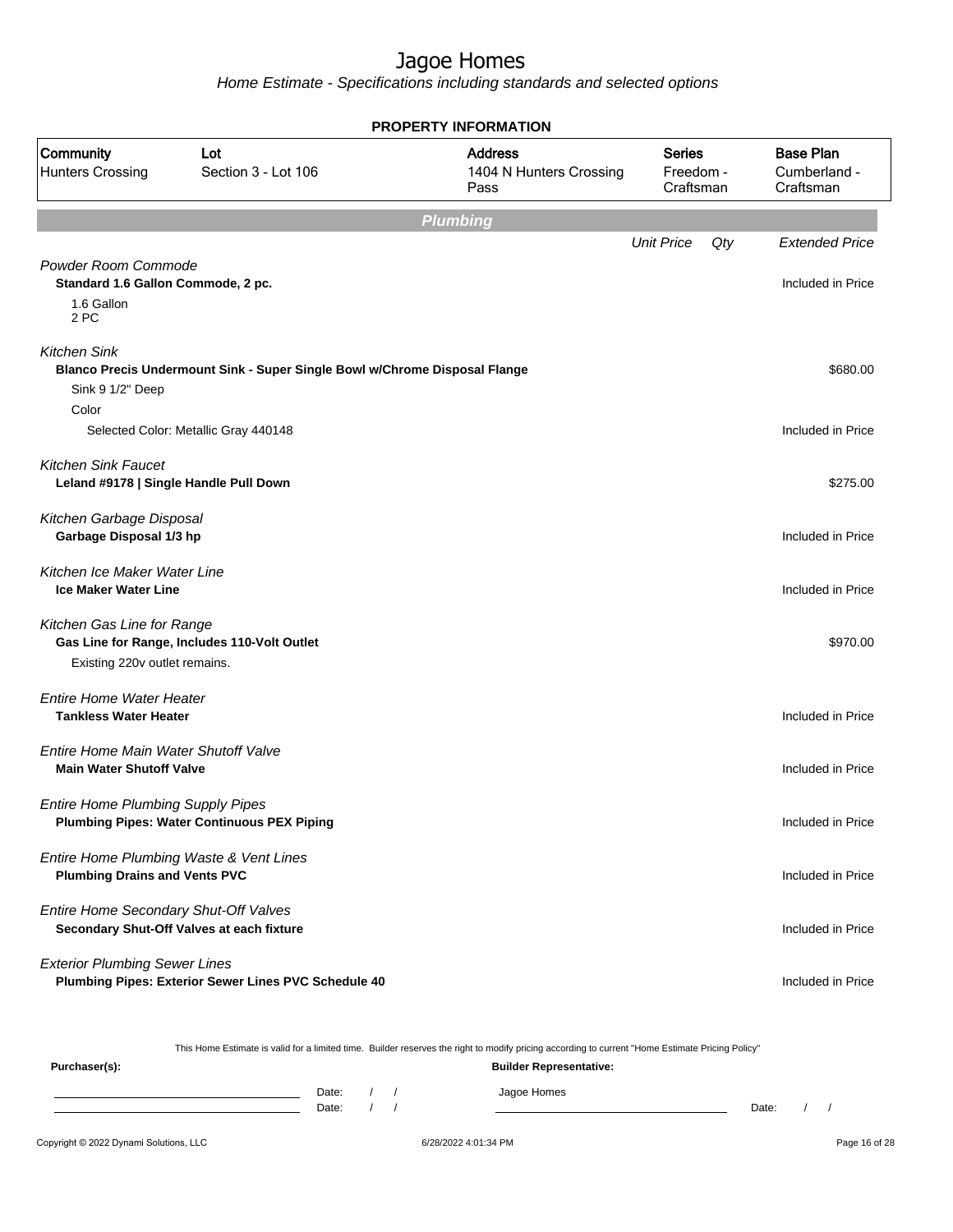|                                                                            |                                                                                                                                  | <b>PROPERTY INFORMATION</b>                       |                                  |     |                                               |
|----------------------------------------------------------------------------|----------------------------------------------------------------------------------------------------------------------------------|---------------------------------------------------|----------------------------------|-----|-----------------------------------------------|
| Community<br><b>Hunters Crossing</b>                                       | Lot<br>Section 3 - Lot 106                                                                                                       | <b>Address</b><br>1404 N Hunters Crossing<br>Pass | Series<br>Freedom -<br>Craftsman |     | <b>Base Plan</b><br>Cumberland -<br>Craftsman |
|                                                                            |                                                                                                                                  | <b>Plumbing</b>                                   |                                  |     |                                               |
|                                                                            |                                                                                                                                  |                                                   | <b>Unit Price</b>                | Qty | <b>Extended Price</b>                         |
| <b>Exterior Sillcocks</b><br><b>Outside Faucets Frost Proof (Per Plan)</b> |                                                                                                                                  |                                                   |                                  |     | Included in Price                             |
|                                                                            |                                                                                                                                  | <b>Electrical, Media, Communications</b>          |                                  |     |                                               |
|                                                                            |                                                                                                                                  |                                                   | <b>Unit Price</b>                | Qty | <b>Extended Price</b>                         |
| Front Porch Light(s)<br><b>Recessed Lighting (Per Plan)</b>                |                                                                                                                                  |                                                   |                                  |     | Included in Price                             |
| <b>Front Entry Ceiling Light</b>                                           | Recessed Light (1) ILO Standard Flush Mount                                                                                      |                                                   |                                  |     | \$70.00                                       |
| <b>Recessed Lighting (Per Plan)</b>                                        | Main Level Stairway Landing Ceiling Fixture                                                                                      |                                                   |                                  |     | Included in Price                             |
| <b>Family Room Ceiling Fixture</b><br>Color                                | Ceiling Fan 52" Kichler Pro #330018, Fan Only                                                                                    |                                                   |                                  |     | Included in Price                             |
|                                                                            | Selected Color: Brushed Nickel w/Silver Blades                                                                                   |                                                   |                                  |     | Included in Price                             |
| Family Room Recessed Light(s)<br><b>Recessed Lighting (Per Plan)</b>       |                                                                                                                                  |                                                   |                                  |     | Included in Price                             |
| Kitchen Ceiling Lighting<br><b>Recessed Lighting (Per Plan)</b>            |                                                                                                                                  |                                                   |                                  |     | Included in Price                             |
| Sink                                                                       | Kitchen Pendant Light ILO (1) Recessed Cans<br>Pendant Hanging Task Light - Kichler Everly #42047 (Qty 1) ILO Recessed Can above |                                                   |                                  |     | \$210.00                                      |
| Finish<br>Selected Finish: Chrome                                          |                                                                                                                                  |                                                   |                                  |     | Included in Price                             |
| Kitchen Under Cabinet Light<br>Under Cabinet Lighting Package, qty 3       |                                                                                                                                  |                                                   |                                  |     | \$360.00                                      |
| wall cabinets in the kitchen.                                              | Includes one under counter lighting package to be installed in predetermined location under                                      |                                                   |                                  |     |                                               |
| Includes 3 under counter lights                                            |                                                                                                                                  |                                                   |                                  |     |                                               |
| Kitchen GFI Outlet                                                         |                                                                                                                                  |                                                   |                                  |     |                                               |
| Interior GFI Outlet(s)                                                     |                                                                                                                                  |                                                   |                                  |     | Included in Price                             |

|               | This Home Estimate is valid for a limited time. Builder reserves the right to modify pricing according to current "Home Estimate Pricing Policy" |  |  |             |       |  |  |  |  |
|---------------|--------------------------------------------------------------------------------------------------------------------------------------------------|--|--|-------------|-------|--|--|--|--|
| Purchaser(s): | <b>Builder Representative:</b>                                                                                                                   |  |  |             |       |  |  |  |  |
|               | Date:                                                                                                                                            |  |  | Jagoe Homes |       |  |  |  |  |
|               | Date:                                                                                                                                            |  |  |             | Date: |  |  |  |  |
|               |                                                                                                                                                  |  |  |             |       |  |  |  |  |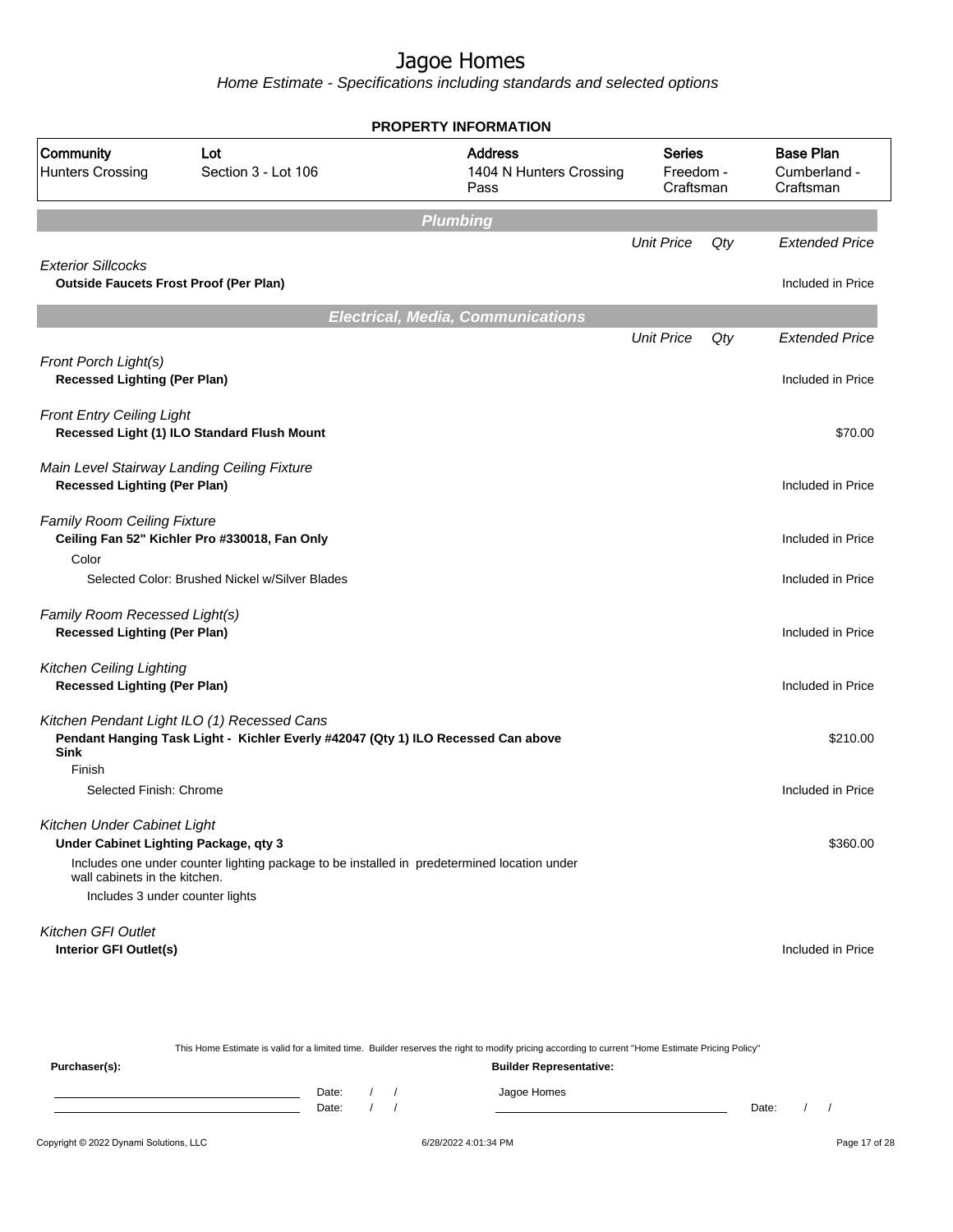Home Estimate - Specifications including standards and selected options

|                                                                              |                                                                                                                                                                       | <b>PROPERTY INFORMATION</b>                       |                                         |     |                                               |
|------------------------------------------------------------------------------|-----------------------------------------------------------------------------------------------------------------------------------------------------------------------|---------------------------------------------------|-----------------------------------------|-----|-----------------------------------------------|
| Community<br><b>Hunters Crossing</b>                                         | Lot<br>Section 3 - Lot 106                                                                                                                                            | <b>Address</b><br>1404 N Hunters Crossing<br>Pass | <b>Series</b><br>Freedom -<br>Craftsman |     | <b>Base Plan</b><br>Cumberland -<br>Craftsman |
|                                                                              |                                                                                                                                                                       | <b>Electrical, Media, Communications</b>          |                                         |     |                                               |
|                                                                              |                                                                                                                                                                       |                                                   | <b>Unit Price</b>                       | Qty | <b>Extended Price</b>                         |
| Kitchen Range Receptacle<br>Range 220 Volt Receptacle                        |                                                                                                                                                                       |                                                   |                                         |     | Included in Price                             |
| Dining Area Ceiling Light(s)<br><b>Recessed Lighting (Per Plan)</b>          |                                                                                                                                                                       |                                                   |                                         |     | Included in Price                             |
| Powder Room Vanity Light<br>Shailene   3 Light   21"   45574                 |                                                                                                                                                                       |                                                   |                                         |     | \$110.00                                      |
| Finish                                                                       | The straight lines and up-sized satin etched glass of this bath light from the Shailene<br>Collection create the perfect casual look for the updated urban lifestyle. |                                                   |                                         |     |                                               |
| Selected Finish: Chrome                                                      |                                                                                                                                                                       |                                                   |                                         |     | Included in Price                             |
| Powder Room Fan or Fan/Light<br><b>Bath Exhaust Fan w/ Light</b>             |                                                                                                                                                                       |                                                   |                                         |     | Included in Price                             |
| Main Level Hall Ceiling Light(s)<br>Flush Mount Light   2 Bulb               |                                                                                                                                                                       |                                                   |                                         |     | Included in Price                             |
| Finish                                                                       | Selected Finish: Brushed Nickel                                                                                                                                       |                                                   |                                         |     | Included in Price                             |
| <b>Laundry Ceiling Light</b>                                                 | Satco - 7" Square Flush Mount, 13.5 Watt/LED                                                                                                                          |                                                   |                                         |     | \$25.00                                       |
| Laundry Dryer Receptacle<br>Dryer 220 Volt Receptacle                        |                                                                                                                                                                       |                                                   |                                         |     | Included in Price                             |
| <b>Owner's Suite Ceiling Light</b>                                           | Recessed Lighting (4) ILO Standard Bedroom Flush Mount Light                                                                                                          |                                                   |                                         |     | \$470.00                                      |
| Owner's Closet Light(s)                                                      | Satco - 7" Square Flush Mount, 13.5 Watt/LED                                                                                                                          |                                                   |                                         |     | \$25.00                                       |
| <b>Owner's Bath Vanity Light</b><br>Shailene   3 Light   21"   45574   Qty 2 |                                                                                                                                                                       |                                                   |                                         |     | \$270.00                                      |
| Finish                                                                       | The straight lines and up-sized satin etched glass of this bath light from the Shailene<br>Collection create the perfect casual look for the updated urban lifestyle. |                                                   |                                         |     |                                               |
| Selected Finish: Chrome                                                      |                                                                                                                                                                       |                                                   |                                         |     | Included in Price                             |

This Home Estimate is valid for a limited time. Builder reserves the right to modify pricing according to current "Home Estimate Pricing Policy" **Purchaser(s): Builder Representative:** Date: / / Jagoe Homes<br>Date: / / Jagoe Homes Date: / / **Date: / / 2006** Date: / / / Date: / / / Date: / / / 2006 Date: / / / 2006 Date: / / / 2006 Date: / / / 2006 Date: / / / 2007 Date: / / / 2007 Date: / / / 2007 Date: / / / 2007 Date: / / / 2007 Date: / / / 2007 D

Copyright © 2022 Dynami Solutions, LLC **Company of 28/2022 4:01:34 PM** 6/28/2022 4:01:34 PM Page 18 of 28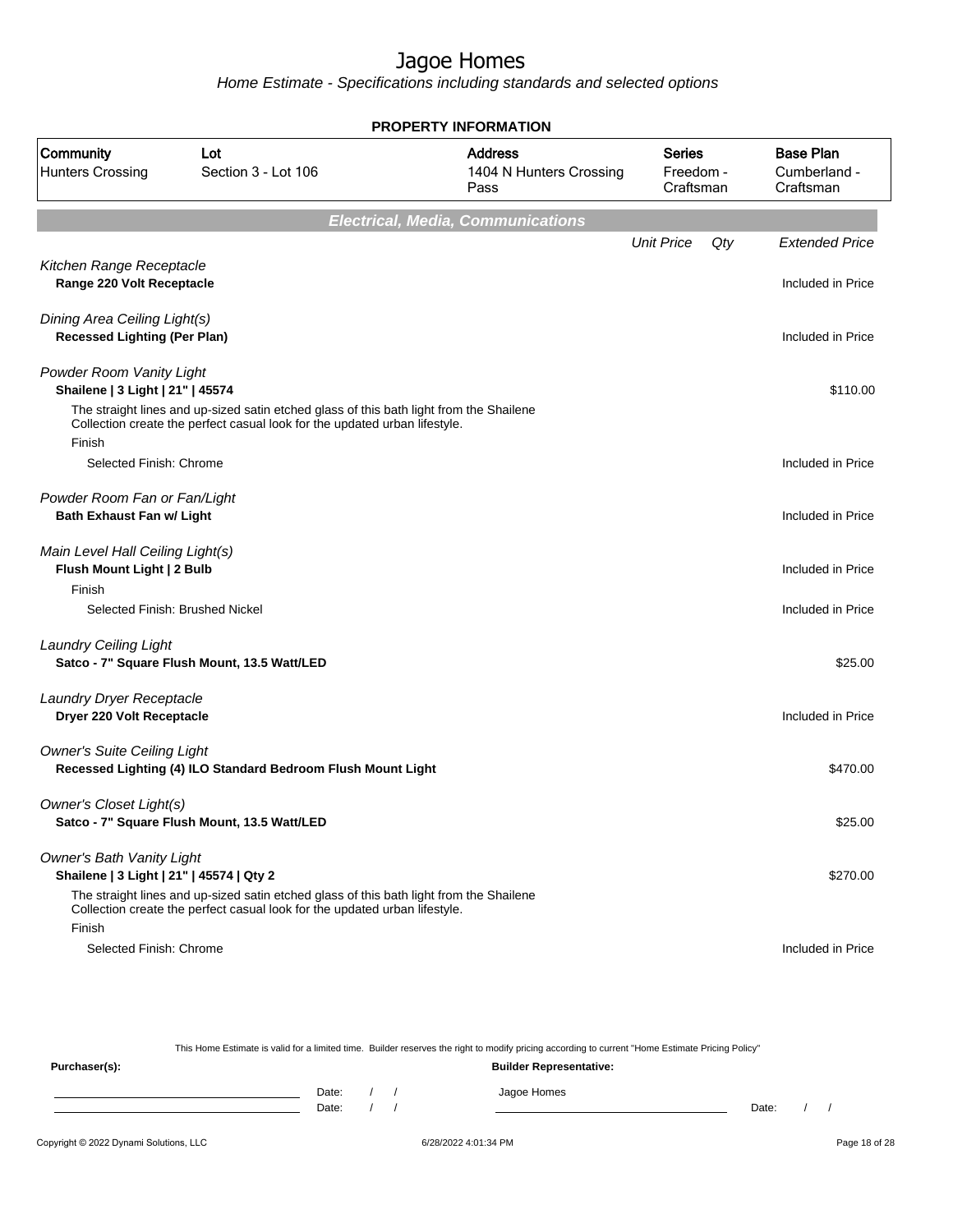Home Estimate - Specifications including standards and selected options

|                                                                        |                                                                                                                                                                                                            | <b>PROPERTY INFORMATION</b>                                                                                                                      |                                         |                                               |
|------------------------------------------------------------------------|------------------------------------------------------------------------------------------------------------------------------------------------------------------------------------------------------------|--------------------------------------------------------------------------------------------------------------------------------------------------|-----------------------------------------|-----------------------------------------------|
| <b>Community</b><br><b>Hunters Crossing</b>                            | Lot<br>Section 3 - Lot 106                                                                                                                                                                                 | <b>Address</b><br>1404 N Hunters Crossing<br>Pass                                                                                                | <b>Series</b><br>Freedom -<br>Craftsman | <b>Base Plan</b><br>Cumberland -<br>Craftsman |
|                                                                        |                                                                                                                                                                                                            | <b>Electrical, Media, Communications</b>                                                                                                         |                                         |                                               |
|                                                                        |                                                                                                                                                                                                            |                                                                                                                                                  | <b>Unit Price</b><br>Qty                | <b>Extended Price</b>                         |
| Owner's Bath Additional Tub/Shower Light                               | Additional Tub/Shower Light Fixture w/ Switch<br>Includes one tub/shower special recessed light fixture with switch in choice of bathroom.<br>Technical Specification: Buyer must indicate choice of bath. |                                                                                                                                                  |                                         | \$195.00                                      |
| Owner's Bath Exhaust Fan or Fan/Light<br>Bath Exhaust Fan, Fan Only    |                                                                                                                                                                                                            |                                                                                                                                                  |                                         | Included in Price                             |
| <b>Owner's Bath GFI Outlet</b><br><b>GFI Interior Outlet(s)</b>        |                                                                                                                                                                                                            |                                                                                                                                                  |                                         | Included in Price                             |
| <b>Bedroom 2 Ceiling Light</b><br>Flush Mount Light   3 Bulb<br>Finish |                                                                                                                                                                                                            |                                                                                                                                                  |                                         | Included in Price                             |
|                                                                        | Selected Finish: Brushed Nickel                                                                                                                                                                            |                                                                                                                                                  |                                         | Included in Price                             |
| Bedroom 3 Ceiling Light<br>Flush Mount Light   3 Bulb<br>Finish        |                                                                                                                                                                                                            |                                                                                                                                                  |                                         | Included in Price                             |
|                                                                        | Selected Finish: Brushed Nickel                                                                                                                                                                            |                                                                                                                                                  |                                         | Included in Price                             |
| Bedroom 4 Ceiling Light(s)<br>Flush Mount Light   3 Bulb               |                                                                                                                                                                                                            |                                                                                                                                                  |                                         | Included in Price                             |
| Finish                                                                 | Selected Finish: Brushed Nickel                                                                                                                                                                            |                                                                                                                                                  |                                         | Included in Price                             |
| Bath 2 Vanity Light<br>Shailene   4 Lite   29 1/2"   45575             |                                                                                                                                                                                                            |                                                                                                                                                  |                                         | \$140.00                                      |
|                                                                        | The straight lines and up-sized satin etched glass of this bath light from the Shailene<br>Collection create the perfect casual look for the updated urban lifestyle.                                      |                                                                                                                                                  |                                         |                                               |
| Finish<br>Selected Finish: Chrome                                      |                                                                                                                                                                                                            |                                                                                                                                                  |                                         | Included in Price                             |
| Bath 2 Additional Tub/Shower Light                                     | Additional Tub/Shower Light Fixture w/ Switch                                                                                                                                                              |                                                                                                                                                  |                                         | \$195.00                                      |
|                                                                        | Includes one tub/shower special recessed light fixture with switch in choice of bathroom.<br>Technical Specification: Buyer must indicate choice of bath.                                                  |                                                                                                                                                  |                                         |                                               |
| Bath 2 Exhaust Fan or Fan/Light<br>Bath Exhaust Fan, Fan Only          |                                                                                                                                                                                                            |                                                                                                                                                  |                                         | Included in Price                             |
|                                                                        |                                                                                                                                                                                                            | This Home Estimate is valid for a limited time. Builder reserves the right to modify pricing according to current "Home Estimate Pricing Policy" |                                         |                                               |
| Purchaser(s):                                                          |                                                                                                                                                                                                            | <b>Builder Representative:</b>                                                                                                                   |                                         |                                               |

Date: / / Jagoe Homes<br>Date: / / Jagoe Homes Date: / / Date: / /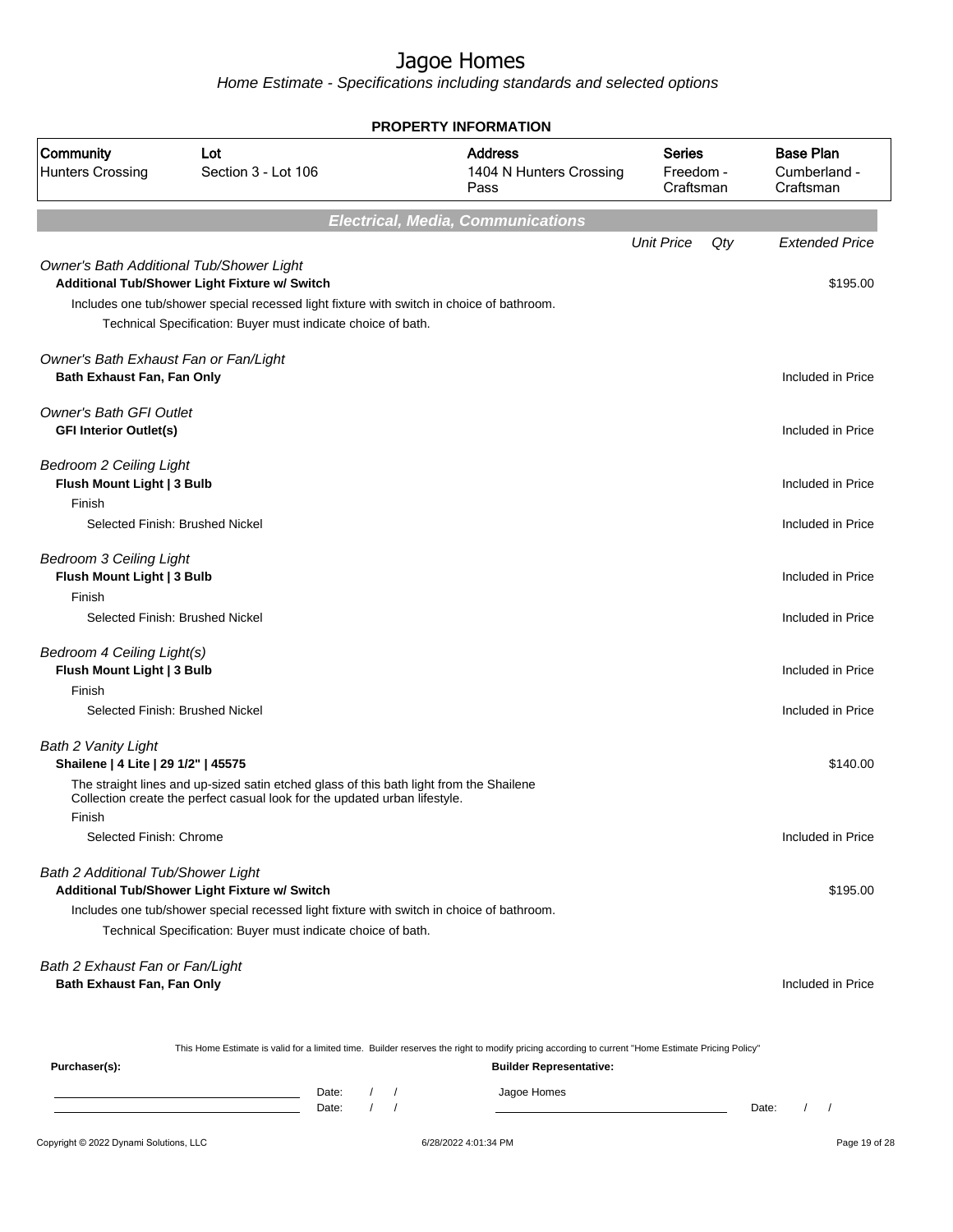Home Estimate - Specifications including standards and selected options

|                                                                         |                                                                                                                                                                                                                                                                                                                                            | <b>PROPERTY INFORMATION</b>                       |                                  |     |                                               |
|-------------------------------------------------------------------------|--------------------------------------------------------------------------------------------------------------------------------------------------------------------------------------------------------------------------------------------------------------------------------------------------------------------------------------------|---------------------------------------------------|----------------------------------|-----|-----------------------------------------------|
| Community<br><b>Hunters Crossing</b>                                    | Lot<br>Section 3 - Lot 106                                                                                                                                                                                                                                                                                                                 | <b>Address</b><br>1404 N Hunters Crossing<br>Pass | Series<br>Freedom -<br>Craftsman |     | <b>Base Plan</b><br>Cumberland -<br>Craftsman |
|                                                                         |                                                                                                                                                                                                                                                                                                                                            | <b>Electrical, Media, Communications</b>          |                                  |     |                                               |
|                                                                         |                                                                                                                                                                                                                                                                                                                                            |                                                   | <b>Unit Price</b>                | Qty | <b>Extended Price</b>                         |
| <b>Bath 2 GFI Outlet</b><br>Interior GFI Outlet(s)                      |                                                                                                                                                                                                                                                                                                                                            |                                                   |                                  |     | Included in Price                             |
| 2nd Level Hall Ceiling Light(s)                                         |                                                                                                                                                                                                                                                                                                                                            |                                                   |                                  |     |                                               |
| Flush Mount Light   2 Bulb<br>Finish                                    |                                                                                                                                                                                                                                                                                                                                            |                                                   |                                  |     | Included in Price                             |
| Selected Finish: Brushed Nickel                                         |                                                                                                                                                                                                                                                                                                                                            |                                                   |                                  |     | Included in Price                             |
| Loft Ceiling Light(s)                                                   | Ceiling Fan 52" Kichler Pro Select #330017, w/Bowl LED Light                                                                                                                                                                                                                                                                               |                                                   |                                  |     | \$290.00                                      |
| Color                                                                   | Selected Color: Brushed Nickel w/Silver Blades                                                                                                                                                                                                                                                                                             |                                                   |                                  |     | Included in Price                             |
| <b>Stairway Ceiling Lighting</b><br><b>Recessed Lighting (Per Plan)</b> |                                                                                                                                                                                                                                                                                                                                            |                                                   |                                  |     | Included in Price                             |
| Garage Ceiling Light(s)<br>Keyless (2)                                  |                                                                                                                                                                                                                                                                                                                                            |                                                   |                                  |     | Included in Price                             |
| Garage Opener<br><b>Garage Door Opener Pre-Wire</b>                     |                                                                                                                                                                                                                                                                                                                                            |                                                   |                                  |     | Included in Price                             |
| Garage Exterior Light                                                   | Coach Light Kichler #49926 BKT Capanna<br>The 16" 1-light outdoor wall light from the Capanna™ collection features waterfall glass.                                                                                                                                                                                                        |                                                   |                                  |     | Included in Price                             |
| Height: 16.00"                                                          | Technical Specification: Width: 10.50"                                                                                                                                                                                                                                                                                                     |                                                   |                                  |     |                                               |
| Finish<br>Selected Finish: Textured Black                               |                                                                                                                                                                                                                                                                                                                                            |                                                   |                                  |     | Included in Price                             |
| <b>Outside Retreat Light</b><br>Exterior Kichler Light #49924 Capanna   |                                                                                                                                                                                                                                                                                                                                            |                                                   |                                  |     | Included in Price                             |
|                                                                         | The 10.25" 1-light outdoor wall light from the Capanna(TM) collection gives the classic<br>lantern light a linear update. A textured black finish and squared edges, including a capstone<br>finial, combine with artful waterfall glass to create a style that works on homes with modern,<br>transitional or arts & crafts architecture. |                                                   |                                  |     |                                               |
| 6.50W X 10.25H<br>Finish                                                |                                                                                                                                                                                                                                                                                                                                            |                                                   |                                  |     |                                               |
| Selected Finish: Black Textured                                         |                                                                                                                                                                                                                                                                                                                                            |                                                   |                                  |     | Included in Price                             |

This Home Estimate is valid for a limited time. Builder reserves the right to modify pricing according to current "Home Estimate Pricing Policy" **Purchaser(s): Builder Representative:** Date: / / Jagoe Homes<br>Date: / / Jagoe Homes Date: / / **Date: / / 2006** Date: / / / Date: / / / Date: / / / 2006 Date: / / / 2006 Date: / / / 2006 Date: / / / 2006 Date: / / / 2007 Date: / / / 2007 Date: / / / 2007 Date: / / / 2007 Date: / / / 2007 Date: / / / 2007 D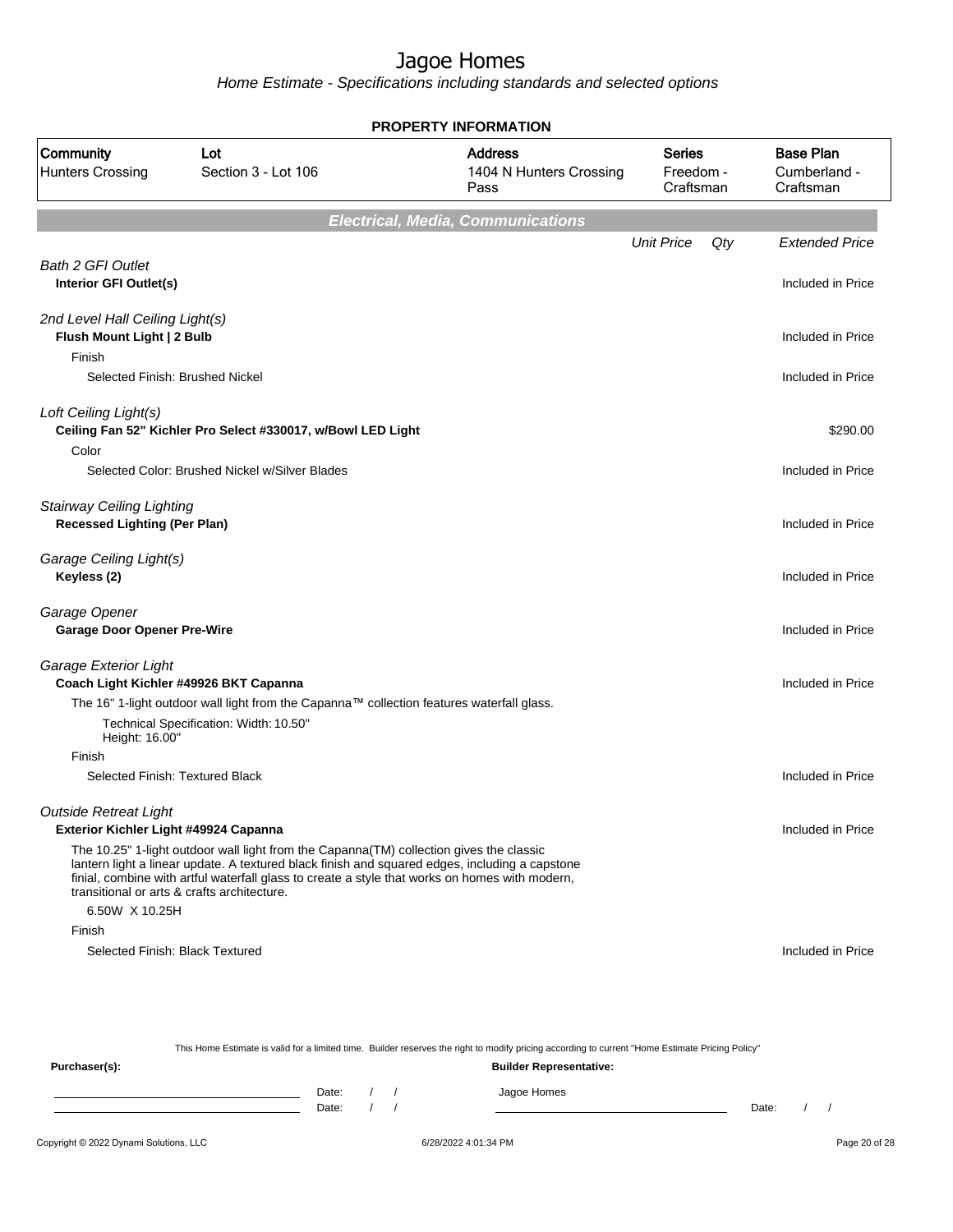| Community<br><b>Hunters Crossing</b>                                          | Lot<br>Section 3 - Lot 106                                                                                                                                                                                               |              | <b>LITTE UNIVERSITY</b><br><b>Address</b><br>1404 N Hunters Crossing<br>Pass | <b>Series</b><br>Freedom -<br>Craftsman |       | <b>Base Plan</b><br>Cumberland -<br>Craftsman |
|-------------------------------------------------------------------------------|--------------------------------------------------------------------------------------------------------------------------------------------------------------------------------------------------------------------------|--------------|------------------------------------------------------------------------------|-----------------------------------------|-------|-----------------------------------------------|
|                                                                               |                                                                                                                                                                                                                          |              | <b>Electrical, Media, Communications</b>                                     |                                         |       |                                               |
|                                                                               |                                                                                                                                                                                                                          |              |                                                                              | <b>Unit Price</b>                       | Qty   | <b>Extended Price</b>                         |
| <b>Attic Light</b><br><b>Attic Lights Keyless</b>                             |                                                                                                                                                                                                                          |              |                                                                              |                                         |       | Included in Price                             |
| <b>Front Door Doorbell Button</b><br><b>Doorbell Button at Front Door</b>     |                                                                                                                                                                                                                          |              |                                                                              |                                         |       | Included in Price                             |
| <b>Front Door Door Chime</b><br><b>Door Chime</b>                             |                                                                                                                                                                                                                          |              |                                                                              |                                         |       | Included in Price                             |
| <b>Entire Home - Electrical Outlets and Switches</b>                          | Electrical Outlets & Switches per Plan & Code                                                                                                                                                                            |              |                                                                              |                                         |       | Included in Price                             |
| Color<br>Selected Color: White                                                |                                                                                                                                                                                                                          |              |                                                                              |                                         |       | Included in Price                             |
| Cable TV Outlets, RG6 wire<br><b>Telephone Interior Jacks</b>                 | Entire Home - Cable TV/Phone Outlets (Qty 6 Total)                                                                                                                                                                       |              |                                                                              |                                         | 5     | Included in Price<br>\$0.00                   |
| Entire Home - Additional Cable TV Outlet<br><b>Additional Cable TV Outlet</b> | Includes one additional cable television outlet to be installed in choice of location.                                                                                                                                   |              |                                                                              |                                         |       | \$80.00                                       |
| Comments: Bed 2, 3 and 4                                                      | Entire Home - Braced and Wired for Future Ceiling Fan at Existing Ceiling Light<br>Light Location Braced and Wired for Future Ceiling Fan<br>Includes addition of bracing and box for ceiling fan addition with a switch |              |                                                                              | \$115.00                                | 3     | \$345.00                                      |
| Fan<br><b>Comments: Owner's</b>                                               | Entire Home - Braced and Wired for Future Ceiling Fan with Switch<br>Light Outlet with 2 Switches, Capped with Plate Cover, Braced & Wired for Future Ceiling                                                            |              |                                                                              |                                         |       | \$200.00                                      |
| <b>Entire Home Electrical Service</b><br><b>Electrical Service 200 AMP</b>    |                                                                                                                                                                                                                          |              |                                                                              |                                         |       | Included in Price                             |
| <b>Exterior Electrical Service</b><br><b>Electrical Service Underground</b>   | Includes 200 AMP electric service upgrade for the entire house.                                                                                                                                                          |              |                                                                              |                                         |       | Included in Price                             |
| <b>Smoke Detectors</b><br>Smoke Detectors, per plan                           |                                                                                                                                                                                                                          |              |                                                                              |                                         |       | Included in Price                             |
| Purchaser(s):                                                                 | This Home Estimate is valid for a limited time. Builder reserves the right to modify pricing according to current "Home Estimate Pricing Policy"<br>Date:                                                                | $\sqrt{ }$   | <b>Builder Representative:</b><br>Jagoe Homes                                |                                         |       |                                               |
|                                                                               | Date:                                                                                                                                                                                                                    | $\mathcal I$ |                                                                              |                                         | Date: | $\prime$<br>$\sqrt{ }$                        |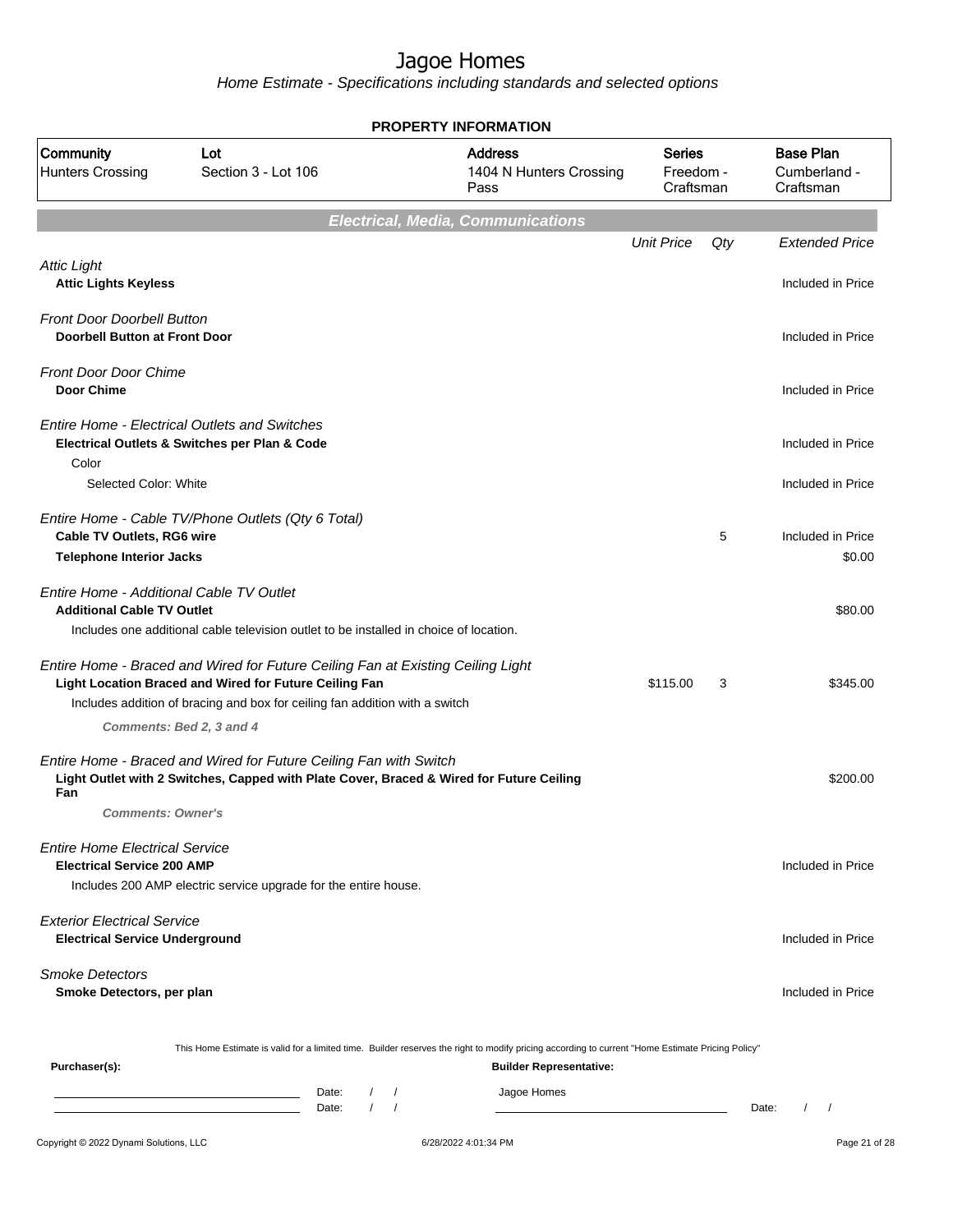Home Estimate - Specifications including standards and selected options

| Community<br><b>Address</b><br>Lot<br><b>Series</b><br><b>Hunters Crossing</b><br>Section 3 - Lot 106<br>1404 N Hunters Crossing<br>Freedom -<br>Craftsman<br>Pass<br><b>Electrical, Media, Communications</b><br><b>Unit Price</b><br>$Q$ ty<br><b>Carbon Monoxide Detectors</b><br>Carbon Monoxide Detectors, per plan<br><b>HVAC</b><br><b>Unit Price</b><br>$Q$ ty<br><b>Entire Home Air Conditioner</b><br>14 Seer Air Conditioning System<br>Up to 14 Seer Air Conditioning System<br><b>Entire Home Furnace</b><br>92% Plus High Efficiency Gas Home Furnace<br>Includes 92% plus high efficiency gas home furnace<br>Builder makes no guarantee with respect to heating and cooling cost<br><b>Entire Home Furnace Filter</b><br>Aprilaire Model 2000 Series Air Filter<br><b>Entire Home Thermostat</b><br><b>Programmable Thermostat</b><br><b>Indoor Air Quality</b><br>Honeywell Fresh Air Ventilation System<br><b>Entire Home Duct System</b><br><b>Flexible Duct</b><br>Entire Home Return Air<br><b>Multiple Return Air Vents</b><br>One Return per Bedroom & One Central Return<br>Laundry Dryer Vent<br><b>Dryer Vent Vented to Outside</b> |  | <b>PROPERTY INFORMATION</b> |  |                                               |
|---------------------------------------------------------------------------------------------------------------------------------------------------------------------------------------------------------------------------------------------------------------------------------------------------------------------------------------------------------------------------------------------------------------------------------------------------------------------------------------------------------------------------------------------------------------------------------------------------------------------------------------------------------------------------------------------------------------------------------------------------------------------------------------------------------------------------------------------------------------------------------------------------------------------------------------------------------------------------------------------------------------------------------------------------------------------------------------------------------------------------------------------------------------|--|-----------------------------|--|-----------------------------------------------|
|                                                                                                                                                                                                                                                                                                                                                                                                                                                                                                                                                                                                                                                                                                                                                                                                                                                                                                                                                                                                                                                                                                                                                               |  |                             |  | <b>Base Plan</b><br>Cumberland -<br>Craftsman |
|                                                                                                                                                                                                                                                                                                                                                                                                                                                                                                                                                                                                                                                                                                                                                                                                                                                                                                                                                                                                                                                                                                                                                               |  |                             |  |                                               |
|                                                                                                                                                                                                                                                                                                                                                                                                                                                                                                                                                                                                                                                                                                                                                                                                                                                                                                                                                                                                                                                                                                                                                               |  |                             |  | <b>Extended Price</b>                         |
|                                                                                                                                                                                                                                                                                                                                                                                                                                                                                                                                                                                                                                                                                                                                                                                                                                                                                                                                                                                                                                                                                                                                                               |  |                             |  | Included in Price                             |
|                                                                                                                                                                                                                                                                                                                                                                                                                                                                                                                                                                                                                                                                                                                                                                                                                                                                                                                                                                                                                                                                                                                                                               |  |                             |  |                                               |
|                                                                                                                                                                                                                                                                                                                                                                                                                                                                                                                                                                                                                                                                                                                                                                                                                                                                                                                                                                                                                                                                                                                                                               |  |                             |  | <b>Extended Price</b>                         |
|                                                                                                                                                                                                                                                                                                                                                                                                                                                                                                                                                                                                                                                                                                                                                                                                                                                                                                                                                                                                                                                                                                                                                               |  |                             |  | Included in Price                             |
|                                                                                                                                                                                                                                                                                                                                                                                                                                                                                                                                                                                                                                                                                                                                                                                                                                                                                                                                                                                                                                                                                                                                                               |  |                             |  | Included in Price                             |
|                                                                                                                                                                                                                                                                                                                                                                                                                                                                                                                                                                                                                                                                                                                                                                                                                                                                                                                                                                                                                                                                                                                                                               |  |                             |  | Included in Price                             |
|                                                                                                                                                                                                                                                                                                                                                                                                                                                                                                                                                                                                                                                                                                                                                                                                                                                                                                                                                                                                                                                                                                                                                               |  |                             |  | Included in Price                             |
|                                                                                                                                                                                                                                                                                                                                                                                                                                                                                                                                                                                                                                                                                                                                                                                                                                                                                                                                                                                                                                                                                                                                                               |  |                             |  | Included in Price                             |
|                                                                                                                                                                                                                                                                                                                                                                                                                                                                                                                                                                                                                                                                                                                                                                                                                                                                                                                                                                                                                                                                                                                                                               |  |                             |  | Included in Price                             |
|                                                                                                                                                                                                                                                                                                                                                                                                                                                                                                                                                                                                                                                                                                                                                                                                                                                                                                                                                                                                                                                                                                                                                               |  |                             |  | Included in Price                             |
|                                                                                                                                                                                                                                                                                                                                                                                                                                                                                                                                                                                                                                                                                                                                                                                                                                                                                                                                                                                                                                                                                                                                                               |  |                             |  | Included in Price                             |

This Home Estimate is valid for a limited time. Builder reserves the right to modify pricing according to current "Home Estimate Pricing Policy"

**Purchaser(s): Builder Representative:** Date: / / Jagoe Homes<br>Date: / / Jagoe Homes Date: / / Date: / /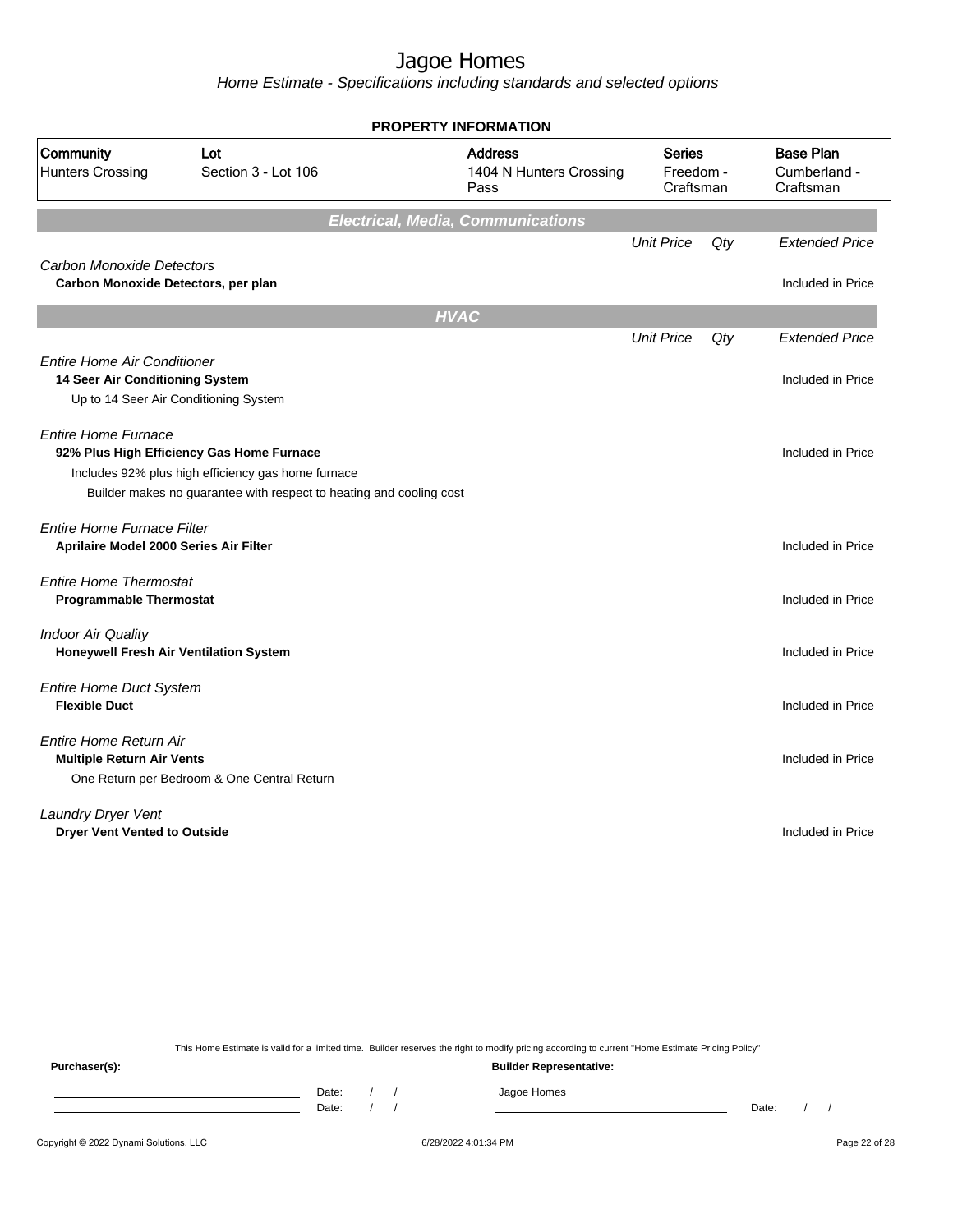Home Estimate - Specifications including standards and selected options

|                                                                           |                                                                                                                                                    | <b>PROPERTY INFORMATION</b>                       |                                  |                                               |
|---------------------------------------------------------------------------|----------------------------------------------------------------------------------------------------------------------------------------------------|---------------------------------------------------|----------------------------------|-----------------------------------------------|
| Community<br><b>Hunters Crossing</b>                                      | Lot<br>Section 3 - Lot 106                                                                                                                         | <b>Address</b><br>1404 N Hunters Crossing<br>Pass | Series<br>Freedom -<br>Craftsman | <b>Base Plan</b><br>Cumberland -<br>Craftsman |
|                                                                           |                                                                                                                                                    | <b>Floor Coverings</b>                            |                                  |                                               |
|                                                                           |                                                                                                                                                    |                                                   | <b>Unit Price</b><br>Qty         | <b>Extended Price</b>                         |
| <b>Entire Home Carpet Selection</b><br><b>Mohawk Carpet   Top Card II</b> |                                                                                                                                                    |                                                   |                                  | Included in Price                             |
|                                                                           | Our Proven Performer, Top Card II, offers colorfast and consistent solution dyed Everstrand<br>polyester fiber with a 15 yr Manufacturer Warranty. |                                                   |                                  |                                               |
| Color                                                                     |                                                                                                                                                    |                                                   |                                  |                                               |
|                                                                           | Selected Color: 945 London Fog                                                                                                                     |                                                   |                                  | Included in Price                             |
| <b>Entire Home Carpet Pad</b>                                             |                                                                                                                                                    |                                                   |                                  |                                               |
| 6# Carpet Pad                                                             |                                                                                                                                                    |                                                   |                                  | Included in Price                             |
| <b>Family Room</b>                                                        |                                                                                                                                                    |                                                   |                                  |                                               |
| Luxury Vinyl Plank   Mohawk Arrington                                     |                                                                                                                                                    |                                                   |                                  | \$655.00                                      |
|                                                                           | Mohawk's Arrington offers a water-resistant construction, comfort underfoot, and high<br>resistance to dents and scratches in a hardwood look.     |                                                   |                                  |                                               |
| Color                                                                     |                                                                                                                                                    |                                                   |                                  |                                               |
|                                                                           | Selected Color: Gauntlet Gray AU896                                                                                                                |                                                   |                                  | Included in Price                             |
| Direction                                                                 |                                                                                                                                                    |                                                   |                                  |                                               |
|                                                                           | Selected Direction: Side to Side                                                                                                                   |                                                   |                                  | Included in Price                             |
| Foyer/Foyer Closet(s)                                                     |                                                                                                                                                    |                                                   |                                  |                                               |
| Luxury Vinyl Plank   Mohawk Arrington                                     |                                                                                                                                                    |                                                   |                                  | Included in Price                             |
|                                                                           | Mohawk's Arrington offers a water-resistant construction, comfort underfoot, and high<br>resistance to dents and scratches in a hardwood look.     |                                                   |                                  |                                               |
| Color                                                                     |                                                                                                                                                    |                                                   |                                  |                                               |
|                                                                           | Selected Color: Gauntlet Gray AU896                                                                                                                |                                                   |                                  | Included in Price                             |
| Direction                                                                 |                                                                                                                                                    |                                                   |                                  |                                               |
|                                                                           | Selected Direction: Side to Side                                                                                                                   |                                                   |                                  | Included in Price                             |
| <b>Owner's Bath Flooring</b>                                              |                                                                                                                                                    |                                                   |                                  |                                               |
| Luxury Vinyl Plank   Mohawk Arrington                                     |                                                                                                                                                    |                                                   |                                  | Included in Price                             |
|                                                                           | Mohawk's Arrington offers a water-resistant construction, comfort underfoot, and high<br>resistance to dents and scratches in a hardwood look.     |                                                   |                                  |                                               |
| Color                                                                     |                                                                                                                                                    |                                                   |                                  |                                               |
|                                                                           | Selected Color: Gauntlet Gray AU896                                                                                                                |                                                   |                                  | Included in Price                             |
| Direction                                                                 |                                                                                                                                                    |                                                   |                                  |                                               |
|                                                                           | Selected Direction: Side to Side                                                                                                                   |                                                   |                                  | Included in Price                             |
|                                                                           |                                                                                                                                                    |                                                   |                                  |                                               |

This Home Estimate is valid for a limited time. Builder reserves the right to modify pricing according to current "Home Estimate Pricing Policy"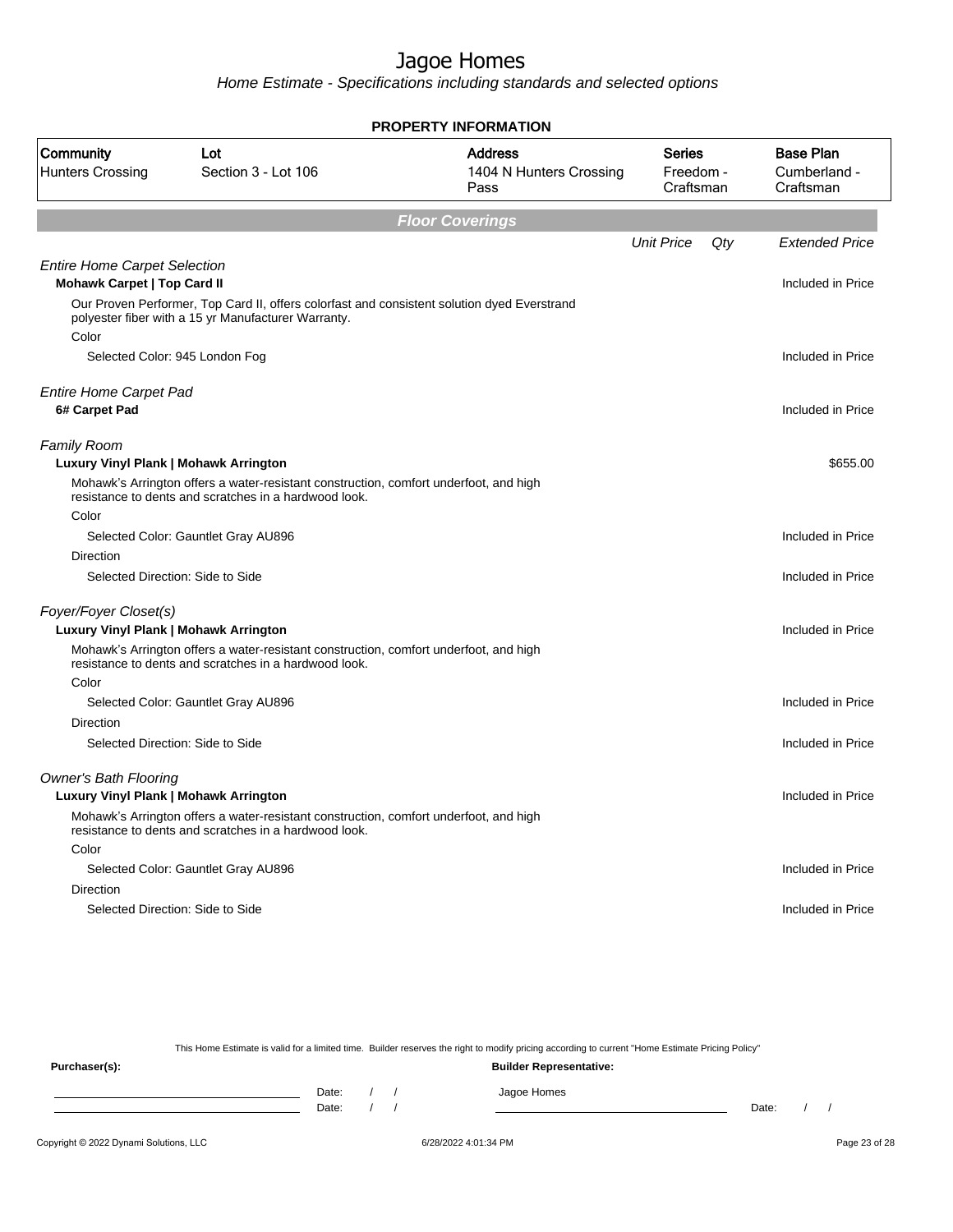Home Estimate - Specifications including standards and selected options

|                                                                        |                                                                                                                                                | <b>PROPERTY INFORMATION</b>                       |                                  |     |                                               |
|------------------------------------------------------------------------|------------------------------------------------------------------------------------------------------------------------------------------------|---------------------------------------------------|----------------------------------|-----|-----------------------------------------------|
| Community<br><b>Hunters Crossing</b>                                   | Lot<br>Section 3 - Lot 106                                                                                                                     | <b>Address</b><br>1404 N Hunters Crossing<br>Pass | Series<br>Freedom -<br>Craftsman |     | <b>Base Plan</b><br>Cumberland -<br>Craftsman |
|                                                                        |                                                                                                                                                | <b>Floor Coverings</b>                            |                                  |     |                                               |
|                                                                        |                                                                                                                                                |                                                   | <b>Unit Price</b>                | Qty | Extended Price                                |
| Kitchen/Dining Area/Back Hall<br>Luxury Vinyl Plank   Mohawk Arrington |                                                                                                                                                |                                                   |                                  |     | Included in Price                             |
|                                                                        | Mohawk's Arrington offers a water-resistant construction, comfort underfoot, and high<br>resistance to dents and scratches in a hardwood look. |                                                   |                                  |     |                                               |
| Color                                                                  | Selected Color: Gauntlet Gray AU896                                                                                                            |                                                   |                                  |     | Included in Price                             |
| Direction                                                              |                                                                                                                                                |                                                   |                                  |     |                                               |
|                                                                        | Selected Direction: Side to Side                                                                                                               |                                                   |                                  |     | Included in Price                             |
| <b>Bath 2 Flooring</b><br>Luxury Vinyl Plank   Mohawk Arrington        |                                                                                                                                                |                                                   |                                  |     | Included in Price                             |
|                                                                        | Mohawk's Arrington offers a water-resistant construction, comfort underfoot, and high<br>resistance to dents and scratches in a hardwood look. |                                                   |                                  |     |                                               |
| Color                                                                  |                                                                                                                                                |                                                   |                                  |     |                                               |
|                                                                        | Selected Color: Gauntlet Gray AU896                                                                                                            |                                                   |                                  |     | Included in Price                             |
| <b>Direction</b>                                                       |                                                                                                                                                |                                                   |                                  |     |                                               |
|                                                                        | Selected Direction: Side to Side                                                                                                               |                                                   |                                  |     | Included in Price                             |
| <b>Powder Room Flooring</b><br>Luxury Vinyl Plank   Mohawk Arrington   |                                                                                                                                                |                                                   |                                  |     | Included in Price                             |
|                                                                        | Mohawk's Arrington offers a water-resistant construction, comfort underfoot, and high<br>resistance to dents and scratches in a hardwood look. |                                                   |                                  |     |                                               |
| Color                                                                  |                                                                                                                                                |                                                   |                                  |     |                                               |
|                                                                        | Selected Color: Gauntlet Gray AU896                                                                                                            |                                                   |                                  |     | Included in Price                             |
| <b>Direction</b>                                                       |                                                                                                                                                |                                                   |                                  |     |                                               |
|                                                                        | Selected Direction: Side to Side                                                                                                               |                                                   |                                  |     | Included in Price                             |
| <b>Laundry Flooring</b>                                                |                                                                                                                                                |                                                   |                                  |     |                                               |
| Luxury Vinyl Plank   Mohawk Arrington                                  |                                                                                                                                                |                                                   |                                  |     | Included in Price                             |
|                                                                        | Mohawk's Arrington offers a water-resistant construction, comfort underfoot, and high<br>resistance to dents and scratches in a hardwood look. |                                                   |                                  |     |                                               |
| Color                                                                  |                                                                                                                                                |                                                   |                                  |     |                                               |
|                                                                        | Selected Color: Gauntlet Gray AU896                                                                                                            |                                                   |                                  |     | Included in Price                             |
| Direction                                                              |                                                                                                                                                |                                                   |                                  |     |                                               |
|                                                                        | Selected Direction: Side to Side                                                                                                               |                                                   |                                  |     | Included in Price                             |
|                                                                        |                                                                                                                                                |                                                   |                                  |     |                                               |

This Home Estimate is valid for a limited time. Builder reserves the right to modify pricing according to current "Home Estimate Pricing Policy"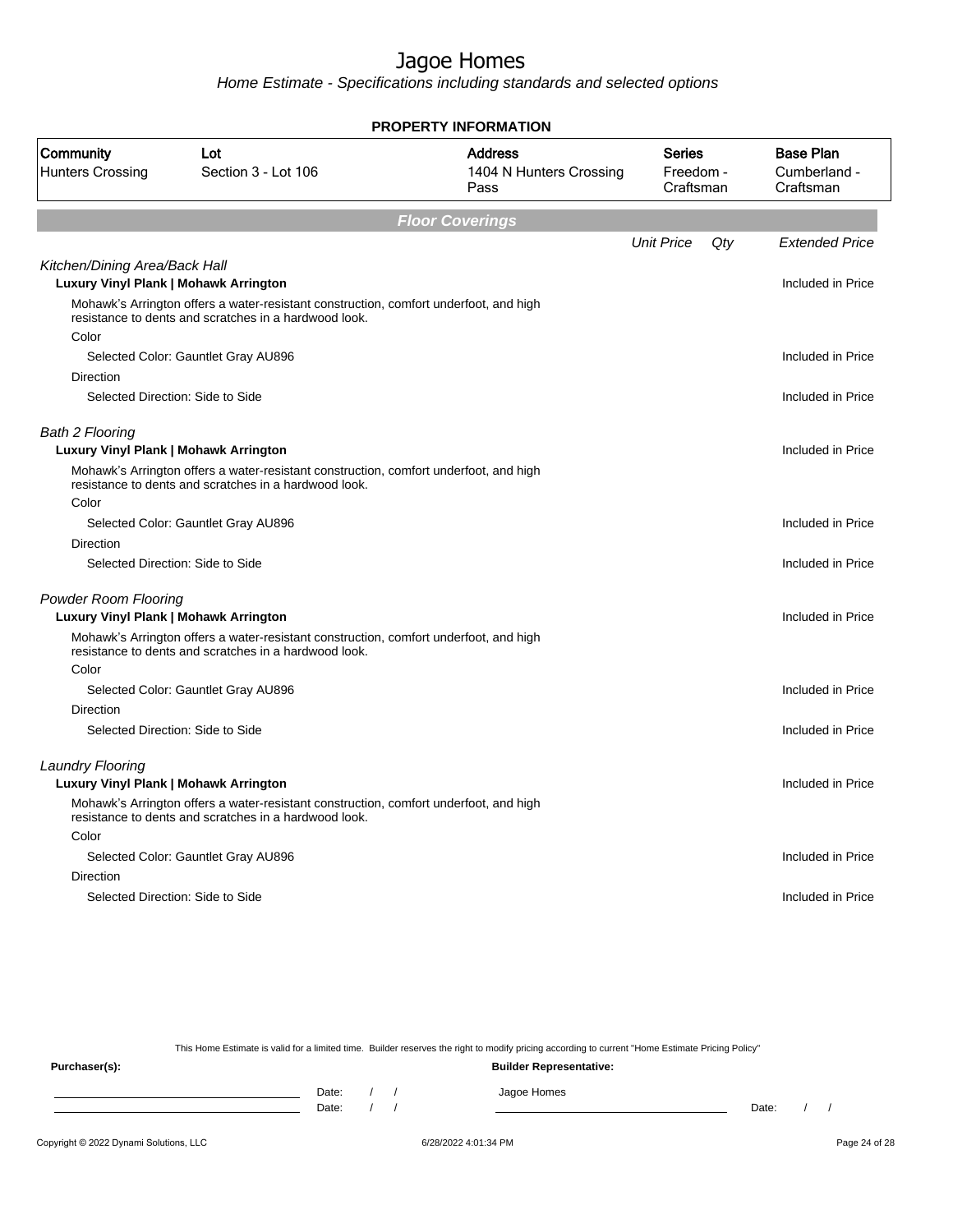Home Estimate - Specifications including standards and selected options

|                                       |                                                                                    | <b>PROPERTY INFORMATION</b>                       |                                         |     |                                               |
|---------------------------------------|------------------------------------------------------------------------------------|---------------------------------------------------|-----------------------------------------|-----|-----------------------------------------------|
| Community<br><b>Hunters Crossing</b>  | Lot<br>Section 3 - Lot 106                                                         | <b>Address</b><br>1404 N Hunters Crossing<br>Pass | <b>Series</b><br>Freedom -<br>Craftsman |     | <b>Base Plan</b><br>Cumberland -<br>Craftsman |
|                                       |                                                                                    | <b>Shelving</b>                                   |                                         |     |                                               |
|                                       |                                                                                    |                                                   | <b>Unit Price</b>                       | Qty | <b>Extended Price</b>                         |
| <b>Owner's Closet Shelf &amp; Rod</b> | Closet Shelf 12" Shelf & Rod - 2 Runs Width of Closet - Supported 2'0" O.C. Vented |                                                   |                                         |     | Included in Price                             |
| Long Garment Hanging                  |                                                                                    |                                                   |                                         |     |                                               |
|                                       | Selected Long Garment Hanging: None                                                |                                                   |                                         |     | Included in Price                             |
| Standard Hanging                      |                                                                                    |                                                   |                                         |     |                                               |
|                                       | Selected Standard Hanging: Standard Hanging (42" & 84")                            |                                                   |                                         |     | Included in Price                             |
| Bedroom 2 Closet Shelf & Rod          |                                                                                    |                                                   |                                         |     |                                               |
|                                       | Closet Shelf 12" Shelf & Rod - 2 Runs Width of Closet - Supported 2'0" O.C. Vented |                                                   |                                         |     | Included in Price                             |
| Long Garment Hanging                  |                                                                                    |                                                   |                                         |     |                                               |
|                                       | Selected Long Garment Hanging: None                                                |                                                   |                                         |     | Included in Price                             |
| Standard Hanging                      |                                                                                    |                                                   |                                         |     |                                               |
|                                       | Selected Standard Hanging: Standard Hanging (42" & 84")                            |                                                   |                                         |     | Included in Price                             |
| Bedroom 3 Closet Shelf & Rod          | Closet Shelf 12" Shelf & Rod - 2 Runs Width of Closet - Supported 2'0" O.C. Vented |                                                   |                                         |     | Included in Price                             |
| Long Garment Hanging                  |                                                                                    |                                                   |                                         |     |                                               |
|                                       | Selected Long Garment Hanging: None                                                |                                                   |                                         |     | Included in Price                             |
| <b>Standard Hanging</b>               |                                                                                    |                                                   |                                         |     |                                               |
|                                       | Selected Standard Hanging: Standard Hanging (42" & 84")                            |                                                   |                                         |     | Included in Price                             |
| Bedroom 4 Closet Shelf & Rod          |                                                                                    |                                                   |                                         |     |                                               |
|                                       | Closet Shelf 12" Shelf & Rod - 2 Runs Width of Closet - Supported 2'0" O.C. Vented |                                                   |                                         |     | Included in Price                             |
| Long Garment Hanging                  |                                                                                    |                                                   |                                         |     |                                               |
|                                       | Selected Long Garment Hanging: None                                                |                                                   |                                         |     | Included in Price                             |
| Standard Hanging                      |                                                                                    |                                                   |                                         |     |                                               |
|                                       | Selected Standard Hanging: Standard Hanging (42" & 84")                            |                                                   |                                         |     | Included in Price                             |
| <b>Entire Home Storage Shelf</b>      |                                                                                    |                                                   |                                         |     |                                               |
|                                       | Storage Shelf 12" and 16" deep- Vented (per plan)                                  |                                                   |                                         |     | Included in Price                             |
|                                       |                                                                                    | <b>Foundations</b>                                |                                         |     |                                               |
|                                       |                                                                                    |                                                   | <b>Unit Price</b>                       | Qty | <b>Extended Price</b>                         |
| <b>Entire Home Footing Size</b>       |                                                                                    |                                                   |                                         |     |                                               |
| 19" Wide x 8" Deep, 3000 psi,         |                                                                                    |                                                   |                                         |     | Included in Price                             |
|                                       |                                                                                    |                                                   |                                         |     |                                               |
|                                       |                                                                                    |                                                   |                                         |     |                                               |

This Home Estimate is valid for a limited time. Builder reserves the right to modify pricing according to current "Home Estimate Pricing Policy" **Purchaser(s): Builder Representative:** Date: / / Jagoe Homes<br>Date: / / Jagoe Homes Date: / / **Date: / / 2006** Date: / / / Date: / / / Date: / / / 2006 Date: / / / 2006 Date: / / / 2006 Date: / / / 2006 Date: / / / 2007 Date: / / / 2007 Date: / / / 2007 Date: / / / 2007 Date: / / / 2007 Date: / / / 2007 D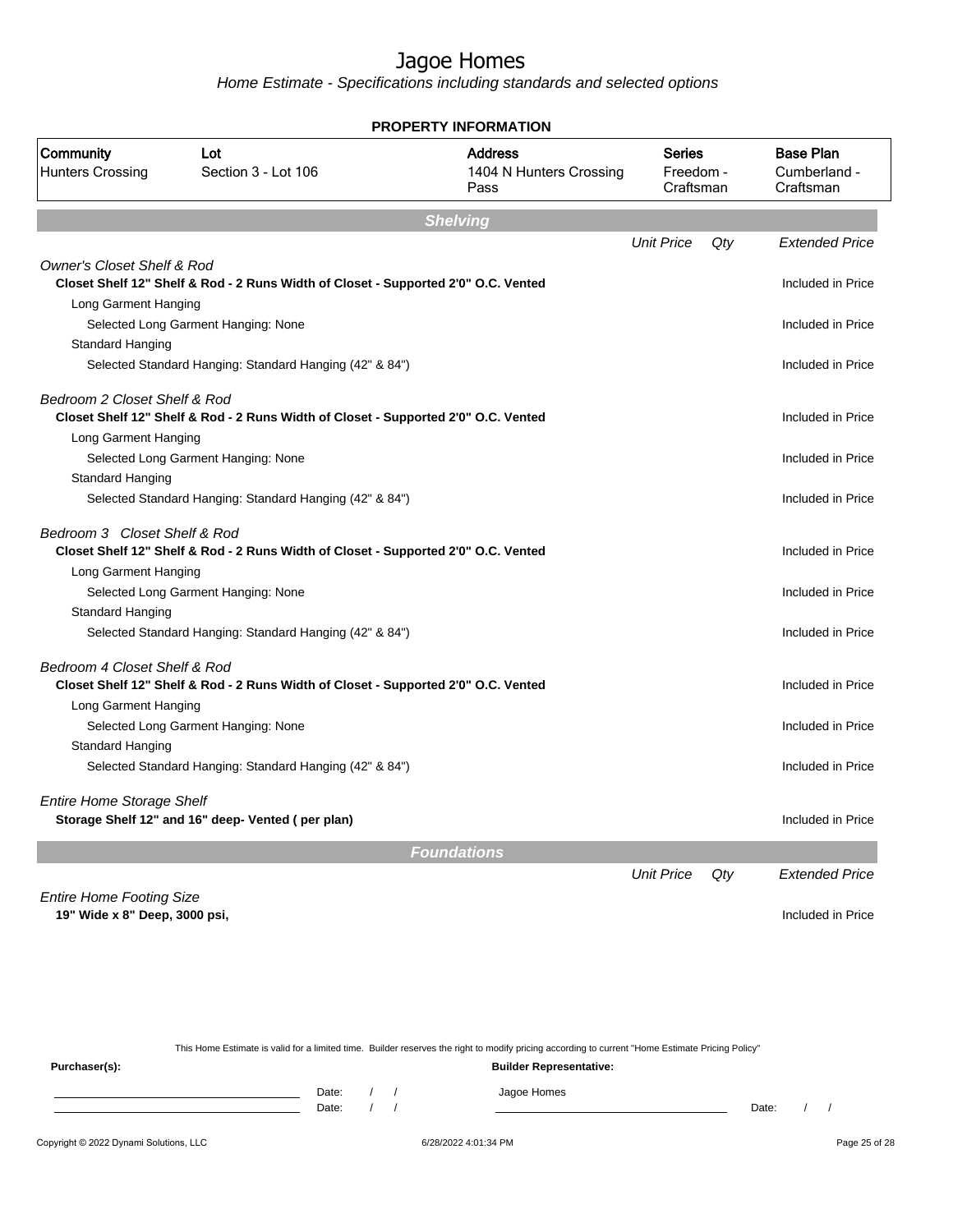|                                                                                                      |                                                                                                 | <b>PROPERTY INFORMATION</b>                                                                                                                                                        |                                         |                                               |
|------------------------------------------------------------------------------------------------------|-------------------------------------------------------------------------------------------------|------------------------------------------------------------------------------------------------------------------------------------------------------------------------------------|-----------------------------------------|-----------------------------------------------|
| Community<br><b>Hunters Crossing</b>                                                                 | Lot<br>Section 3 - Lot 106                                                                      | <b>Address</b><br>1404 N Hunters Crossing<br>Pass                                                                                                                                  | <b>Series</b><br>Freedom -<br>Craftsman | <b>Base Plan</b><br>Cumberland -<br>Craftsman |
|                                                                                                      |                                                                                                 | <b>Framing</b>                                                                                                                                                                     |                                         |                                               |
| Entire Home 2 x 4 Wall Studs<br>Studs 2 x 4 @ 16" oc, SPF Grade                                      |                                                                                                 |                                                                                                                                                                                    | <b>Unit Price</b><br>Qty                | <b>Extended Price</b><br>Included in Price    |
| Entire Home 2 x 6 Wall Studs                                                                         | Studs 2 x 6 @ 24" oc, SPF Grade (Per Plan)                                                      |                                                                                                                                                                                    |                                         | Included in Price                             |
| <b>Entire Home Exterior Wall Sheathing</b>                                                           | Exterior Wall Sheathing (7/16" OSB &/or 1/2" Styrofoam)                                         |                                                                                                                                                                                    |                                         | Included in Price                             |
| Entire Home Exterior Wall House Wrap<br><b>Exterior Wall Covering House Wrap</b>                     |                                                                                                 |                                                                                                                                                                                    |                                         | Included in Price                             |
| <b>Entire Home Foundation Plates</b><br>Foundation Plates treated yellow pine                        |                                                                                                 |                                                                                                                                                                                    |                                         | Included in Price                             |
|                                                                                                      | Entire Home - Sub Floor (Where Applicable)<br>Sub Floor 3/4" OSB T&G, glued & screwed or nailed |                                                                                                                                                                                    |                                         | Included in Price                             |
| Main Level Ceiling Heights<br>Interior Flat Ceiling Height 9'0"<br>Certain ceiling heights may vary. |                                                                                                 |                                                                                                                                                                                    |                                         | Included in Price                             |
| Per Plan Roof Trusses<br><b>Roof Trusses</b>                                                         |                                                                                                 |                                                                                                                                                                                    |                                         | Included in Price                             |
| <b>Roof Sheathing</b><br>Roof Sheathing 7/16" OSB                                                    |                                                                                                 |                                                                                                                                                                                    |                                         | Included in Price                             |
| 2nd Level Ceiling Heights<br>Interior Flat Ceiling Height 8'0"<br>Certain ceiling heights may vary.  |                                                                                                 |                                                                                                                                                                                    |                                         | Included in Price                             |
| 2nd Floor Floor System<br>14" I-Joists (Spacing per Mfg)                                             |                                                                                                 |                                                                                                                                                                                    |                                         | Included in Price                             |
|                                                                                                      |                                                                                                 | <b>Landscaping &amp; Yard</b>                                                                                                                                                      |                                         |                                               |
|                                                                                                      |                                                                                                 |                                                                                                                                                                                    | <b>Unit Price</b><br>Qty                | <b>Extended Price</b>                         |
| <b>Exterior Lawn Sod</b><br>Basins)                                                                  |                                                                                                 | Sod All of Yard, Fescue & Bluegrass (Excludes Areas with Brush & Trees & Retention                                                                                                 |                                         | Included in Price                             |
| Purchaser(s):                                                                                        |                                                                                                 | This Home Estimate is valid for a limited time. Builder reserves the right to modify pricing according to current "Home Estimate Pricing Policy"<br><b>Builder Representative:</b> |                                         |                                               |
|                                                                                                      | Date:<br>Date:                                                                                  | Jagoe Homes<br>$\sqrt{2}$<br>$\prime$<br>$\sqrt{ }$<br>$\sqrt{ }$                                                                                                                  |                                         | Date:                                         |
| Copyright © 2022 Dynami Solutions, LLC                                                               |                                                                                                 | 6/28/2022 4:01:34 PM                                                                                                                                                               |                                         | Page 26 of 28                                 |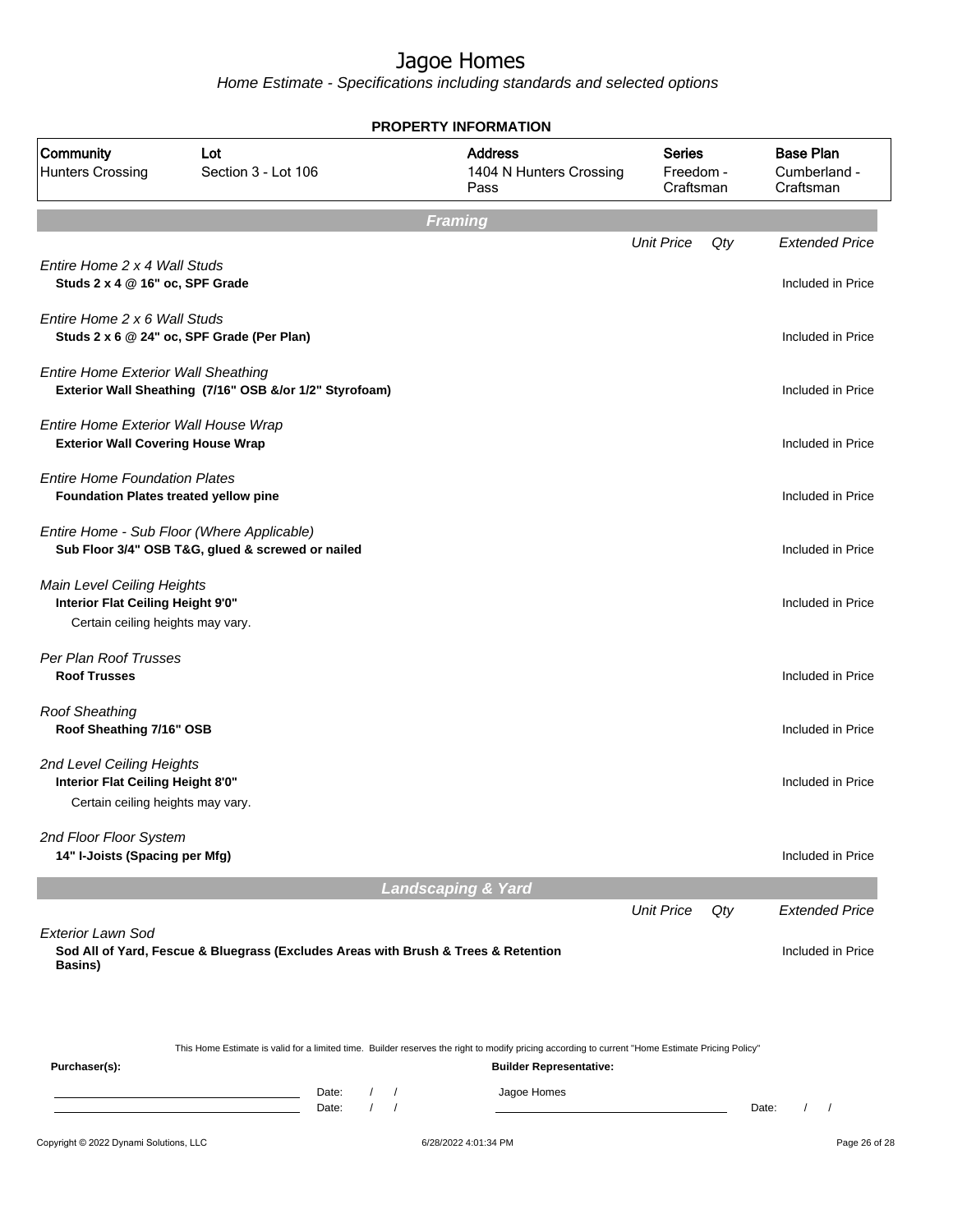|                                                                       |                                                                                                                                                                       | <b>PROPERTY INFORMATION</b>                                                                                                                      |                                  |     |                                               |
|-----------------------------------------------------------------------|-----------------------------------------------------------------------------------------------------------------------------------------------------------------------|--------------------------------------------------------------------------------------------------------------------------------------------------|----------------------------------|-----|-----------------------------------------------|
| Community<br><b>Hunters Crossing</b>                                  | Lot<br>Section 3 - Lot 106                                                                                                                                            | <b>Address</b><br>1404 N Hunters Crossing<br>Pass                                                                                                | Series<br>Freedom -<br>Craftsman |     | <b>Base Plan</b><br>Cumberland -<br>Craftsman |
|                                                                       |                                                                                                                                                                       | <b>Landscaping &amp; Yard</b>                                                                                                                    |                                  |     |                                               |
|                                                                       |                                                                                                                                                                       |                                                                                                                                                  | <b>Unit Price</b>                | Qty | <b>Extended Price</b>                         |
| Shrubs & Trees                                                        | Shrubs & Trees 5/18" shrubs, 3/3' upright shrubs, 1 tree and landscape mulch                                                                                          |                                                                                                                                                  |                                  |     | Included in Price                             |
|                                                                       |                                                                                                                                                                       | <b>Ventilation</b>                                                                                                                               |                                  |     |                                               |
|                                                                       |                                                                                                                                                                       |                                                                                                                                                  | <b>Unit Price</b>                | Qty | <b>Extended Price</b>                         |
| <b>Bath Vent Fans</b>                                                 |                                                                                                                                                                       |                                                                                                                                                  |                                  |     |                                               |
| <b>Bath Fans Vented to Exterior</b>                                   |                                                                                                                                                                       |                                                                                                                                                  |                                  |     | Included in Price                             |
|                                                                       | Kitchen Range Hood or Microwave Hood Vent<br>Kitchen Range Hood or Microwave Hood Vented to Exterior                                                                  |                                                                                                                                                  |                                  |     | Included in Price                             |
| Roof Whirlybird                                                       | Aluminum Turbine Ventilator "Whirlybird", by design                                                                                                                   |                                                                                                                                                  |                                  |     | Included in Price                             |
| <b>Home Soffit Vents</b><br>Soffit Vent Continuous Perforated Vinyl   |                                                                                                                                                                       |                                                                                                                                                  |                                  |     | Included in Price                             |
|                                                                       |                                                                                                                                                                       | <b>Site Layout</b>                                                                                                                               |                                  |     |                                               |
|                                                                       |                                                                                                                                                                       |                                                                                                                                                  | <b>Unit Price</b>                | Qty | <b>Extended Price</b>                         |
| <b>Home Elevation &amp; Site Placement</b>                            | Elevation & Location Established by Contractor                                                                                                                        |                                                                                                                                                  |                                  |     | Included in Price                             |
|                                                                       |                                                                                                                                                                       | <b>Special Requests</b>                                                                                                                          |                                  |     |                                               |
|                                                                       |                                                                                                                                                                       |                                                                                                                                                  | <b>Unit Price</b>                | Qty | <b>Extended Price</b>                         |
| <b>Special Request Component</b><br>Ashlyn Chrome. Standard 4" Spread | Late Change Request 106 HC (Market) -Dynami Error - Powder Room Faucet to be Delta                                                                                    |                                                                                                                                                  |                                  |     | \$0.00                                        |
|                                                                       |                                                                                                                                                                       | <b>Change Order Summary</b>                                                                                                                      |                                  |     |                                               |
| <b>Order #101</b>                                                     | Late Change Request 106 HC (Market) - Powder Room Faucet - Change                                                                                                     |                                                                                                                                                  |                                  | Qty |                                               |
| <b>Special Request Component</b>                                      |                                                                                                                                                                       |                                                                                                                                                  |                                  |     |                                               |
| Previous Selection:                                                   |                                                                                                                                                                       |                                                                                                                                                  |                                  |     |                                               |
|                                                                       | New Selection: Customer Accepted 3/15/2022<br>Late Change Request 106 HC (Market) -Dynami Error - Powder Room Faucet to be<br>Delta Ashlyn Chrome. Standard 4" Spread |                                                                                                                                                  |                                  |     |                                               |
|                                                                       |                                                                                                                                                                       | This Home Estimate is valid for a limited time. Builder reserves the right to modify pricing according to current "Home Estimate Pricing Policy" |                                  |     |                                               |
| Purchaser(s):                                                         |                                                                                                                                                                       | <b>Builder Representative:</b>                                                                                                                   |                                  |     |                                               |
|                                                                       | $\frac{1}{2}$<br>Date:<br>$1 \quad 1$<br>Date:<br>the control of the control of the control of the control of the control of                                          | Jagoe Homes                                                                                                                                      |                                  |     | $\frac{1}{2}$<br>Date:                        |